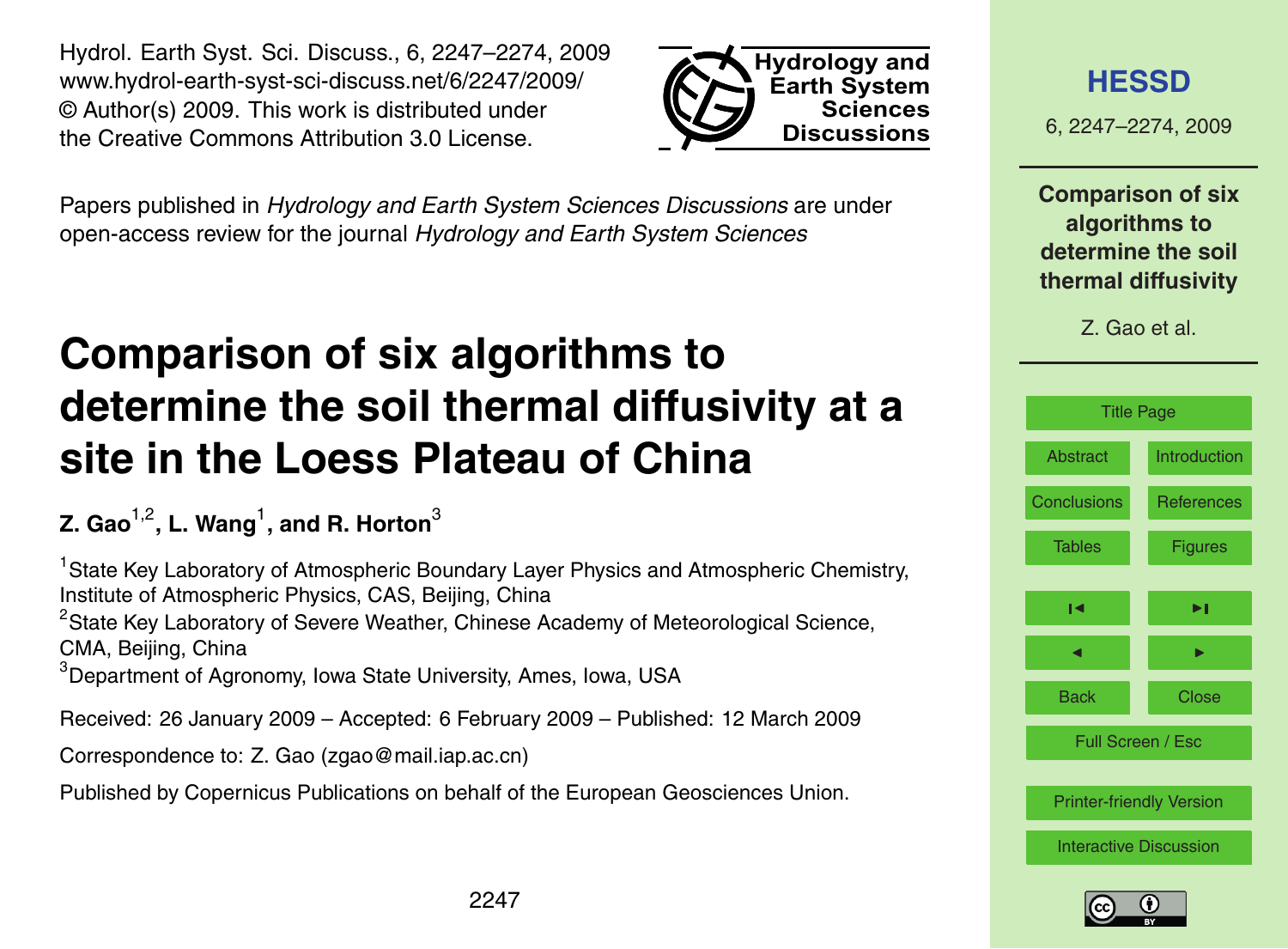#### <span id="page-1-0"></span>**Abstract**

Soil thermal diffusivity is a crucial physical parameter that affects soil temperature. Six prevalent algorithms to calculate soil thermal diffusivity are inter-compared by using soil temperature data collected at the depths of 0.05 m and 0.10 m at a bare site

- <sup>5</sup> in the China Loess Plateau from DOY 201 through DOY 207 in 2005. Five of the six algorithms (i.e., Amplitude, Phase, Arctangent, Logarithm, and Harmonic or HM algorithms) are developed from the traditional one-dimensional heat conduction equation. The other algorithm is based on the one-dimensional heat conduction-convection equation which considers the vertical heterogeneity of thermal diffusivity in soil and
- <sup>10</sup> couples thermal conduction and convection processes (hereinafter referred to as the Conduction-convection algorithm). To assess these six algorithms, we (1) calculate the soil thermal diffusivities by using each of the algorithms, (2) use the soil thermal diffusivities to predict soil temperature at the 0.10 m depth, and (3) compare the estimated soil temperature against direct measurements. Results show that (1) HM algorithm
- <sup>15</sup> gives the most reliable estimates among the traditional five algorithms; and (2) generally, the Conduction-convection algorithm provides the second best estimates. Among all of the algorithms, the HM algorithm has the best description of the upper boundary temperature with time, but it only includes conduction heat transfer in the soil. Compared to the HM algorithm, the Conduction-convection algorithm has a less accurate
- <sub>20</sub> description of the upper boundary temperature, but by accounting for the vertical gradient of soil diffusivity and the water flux density it includes more physics in the soil heat transfer process. The Conduction-convection algorithm has potential application within land surface models, but future effort should be made to combine the HM and Conduction-convection algorithms in order to make use of the advantages of each.

## **[HESSD](http://www.hydrol-earth-syst-sci-discuss.net)**

6, 2247–2274, 2009

**Comparison of six algorithms to determine the soil thermal diffusivity**



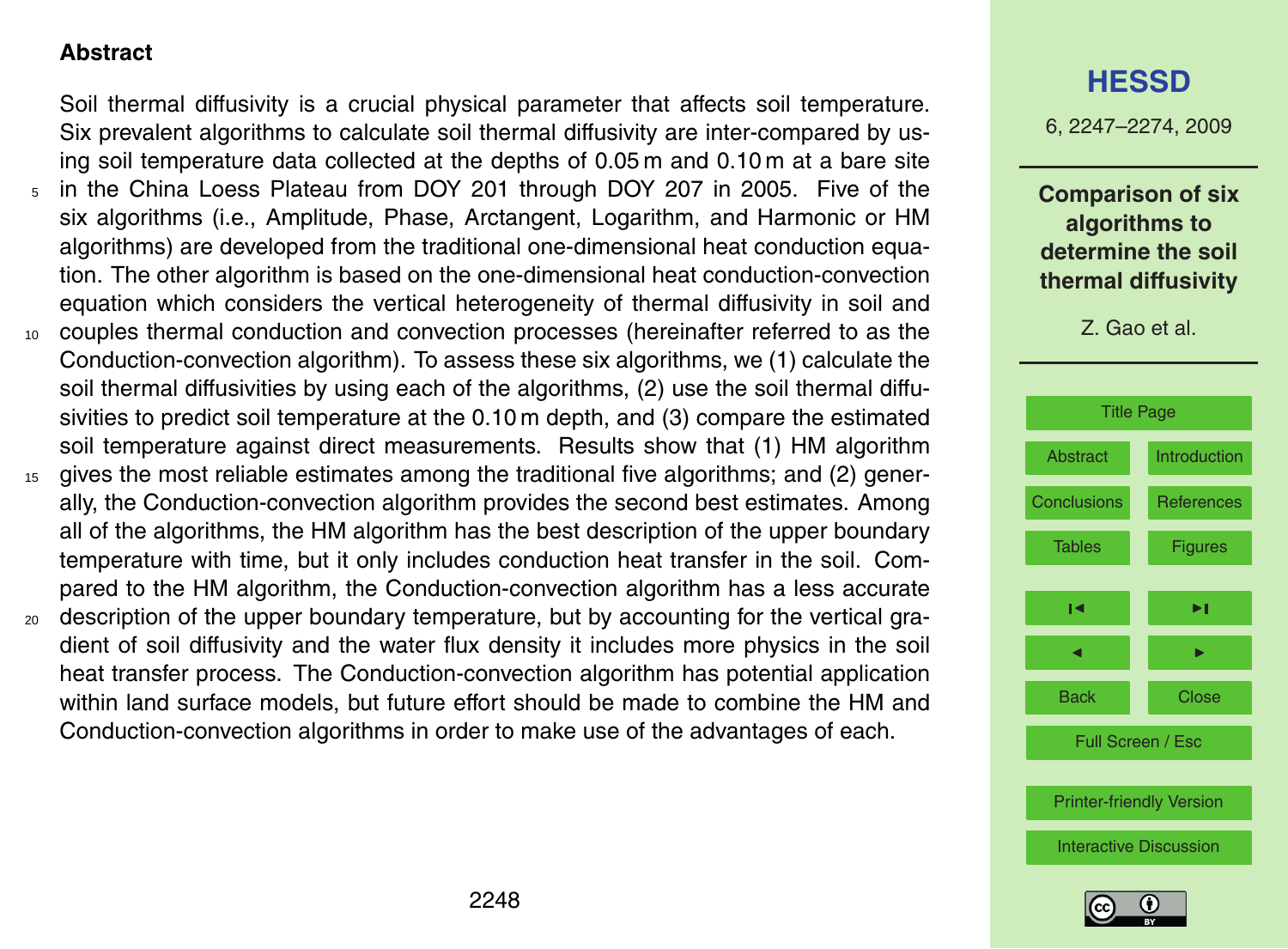#### <span id="page-2-0"></span>**1 Introduction**

Soil temperature plays an important role in land surface processes, and it is critical in energy balance applications such as land surface modeling, numerical weather forecasting, and climate prediction (Holmes et al., 2008). It is especially true for the soil <sup>5</sup> surface. Accurate prediction of soil surface temperature requires a realistic understanding of the soil thermal properties, i.e., thermal conductivity (*λ*), thermal diffusivity (*k*), and volumetric heat capacity ( $\mathcal{C}_g$ ). The volumetric heat capacity  $\mathcal{C}_g$  can be estimated as follows (De Vries, 1963),

 $C_g = (1 - \eta_s)C_s + \eta C_w$ , (1)

- $10$  where  $\eta$  is the volumetric water content,  $\eta_s$  is the saturated value of  $\eta,$  and  ${\cal C}_s$  and  ${\cal C}_w$ are the volumetric heat capacities of dry soil and water respectively. If *C<sup>g</sup>* is known, only thermal conductivity, *λ*, or thermal diffusivity, *k*, must be determined to characterize the thermal properties of a soil (Passerat et al., 1996). *k* is of primary importance in determining soil temperature propagation (Zhang and Osterkamp, 1995).
- <sup>15</sup> Several algorithms have been proposed to estimate soil thermal diffusivity. Most of the algorithms are based on solutions of the one-dimensional conduction heat transfer equation. Lettau (1971) calculated the thermal diffusivity as a function of depth below the soil surface. In order to utilize this algorithm, measurements of soil temperature with time are required at the soil surface and at several subsurface depths.
- <sup>20</sup> However, the lack of soil temperature data at several subsurface depths often limits the utility of this algorithm (Horton et al., 1983). Assuming that the thermal diffusivity is independent of depth, and considering that temperature at the upper boundary is well described by a sinusoidal function, the analytical solution of the one-dimensional heat conduction equation can be used to estimate *k*. Based on this solution, the thermal
- <sup>25</sup> diffusivity can be estimated by the Amplitude algorithm and Phase algorithm. Errors due to the assumption of single sinusoidal temperature wave at the soil surface can be reduced by using a Fourier series to accurately describe the diurnal variation in surface soil temperature (Van Wijk, 1963). In this way, the thermal diffusivity is estimated by

6, 2247–2274, 2009

**Comparison of six algorithms to determine the soil thermal diffusivity**



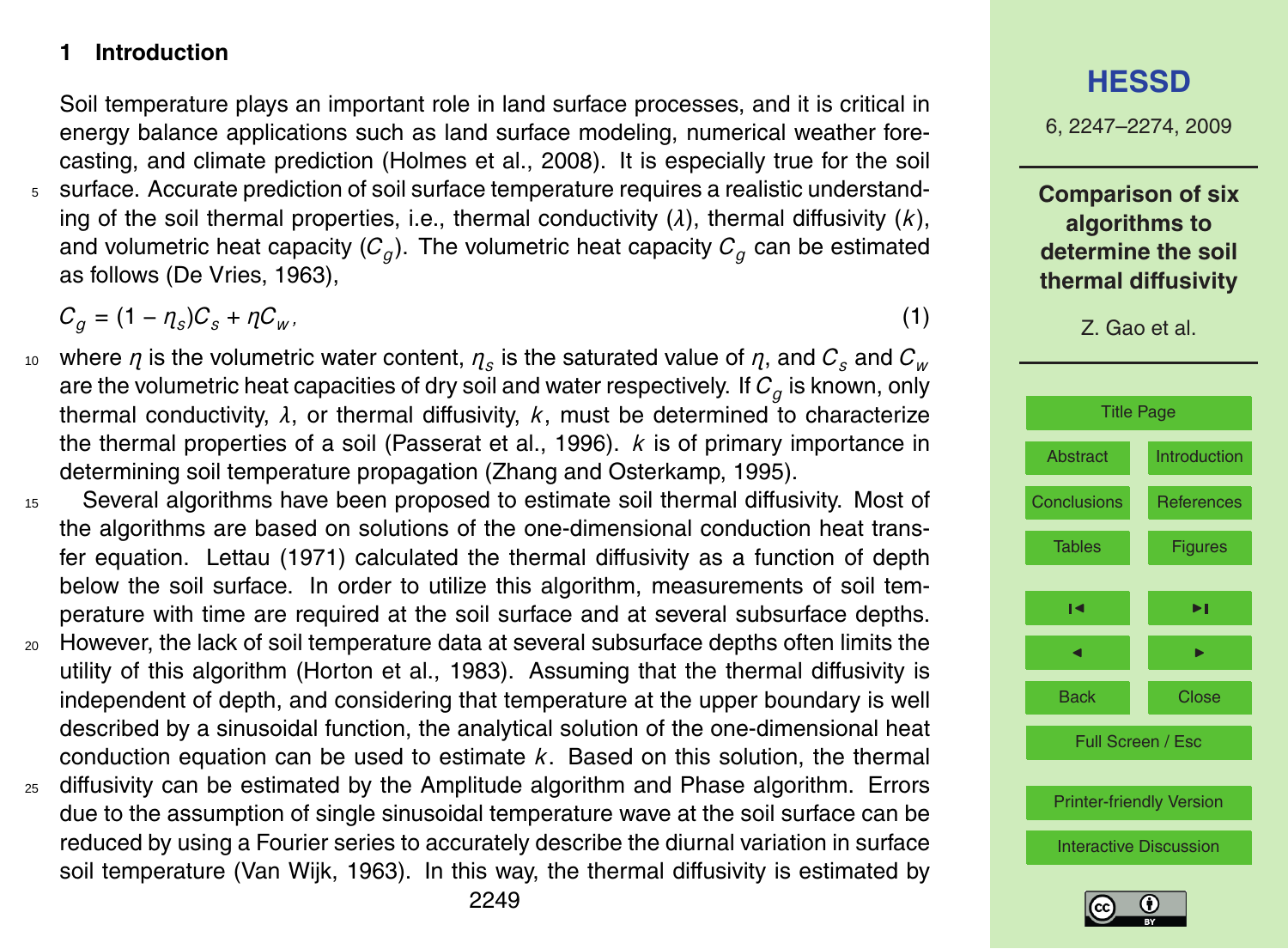the Arctangent algorithm (Nerpin and Chudnovskii, 1967) with two harmonics. It was shown by Seemann (1979) that, in analogy to the Arctangent algorithm, the thermal diffusivity can also be calculated by the Logarithmic algorithm. These two algorithms are analogous to the Amplitude algorithm and Phase algorithm but take advantage of

- $5<sub>5</sub>$  greater number of temperature observations to approximate a potentially nonsinusoidal behavior (Horton et al., 1983). However, a two-harmonic function cannot describe the surface temperature very well, and a series of harmonics for the upper boundary offers advantages. Based on this boundary, the solution of the one-dimensional heat conduction equation is developed from the assumption of a sinusoidal function. Ac-
- <sup>10</sup> cording to the solution, the thermal diffusivity can be selected to minimize the sum of squared differences between the calculated and measured soil temperature values (Horton et al., 1983). And it can also be estimated from an iteration process by fitting the amplitude and phase of soil temperature at one depth (Heusinkveld et al., 2004). All algorithms mentioned above are based on solutions of the one-dimensional conduc-
- <sup>15</sup> tion heat equation and constant diffusivity, and thus apply to uniform soils only. In fact, soil heat transfer is caused by a combination of conduction and intra-porous convection (Passerat et al., 1996). Gao et al. (2003) pointed out that soil temperature changes in response to both conduction and convection processes, where convection was understood as "vertical heat transfer caused by the vertical movement of liquid water in the
- <sup>20</sup> soil". They solved analytically the equation for one-dimensional conduction-convection, and derived a simple algorithm to accurately estimate soil thermal diffusivity.

Few efforts have been made to quantitatively test the various *k* algorithms by using an identical soil temperature data set. The land-air interaction over the Loess Plateau located in mid-western China affects the weather and climate in northwest China. A re-

<sub>25</sub> alistic description of soil temperature helps better understanding the land-air interaction over the Loess Plateau however few attempts have been made to determine the Loess Plateau soil thermal parameters for soil temperature algorithms. The measurements of soil temperature and soil water content during the LOess Plateau land surface process field EXperiment (LOPEX) in 2005 provided us an opportunity to evaluate the *k* algo-

## **[HESSD](http://www.hydrol-earth-syst-sci-discuss.net)**

6, 2247–2274, 2009

**Comparison of six algorithms to determine the soil thermal diffusivity**



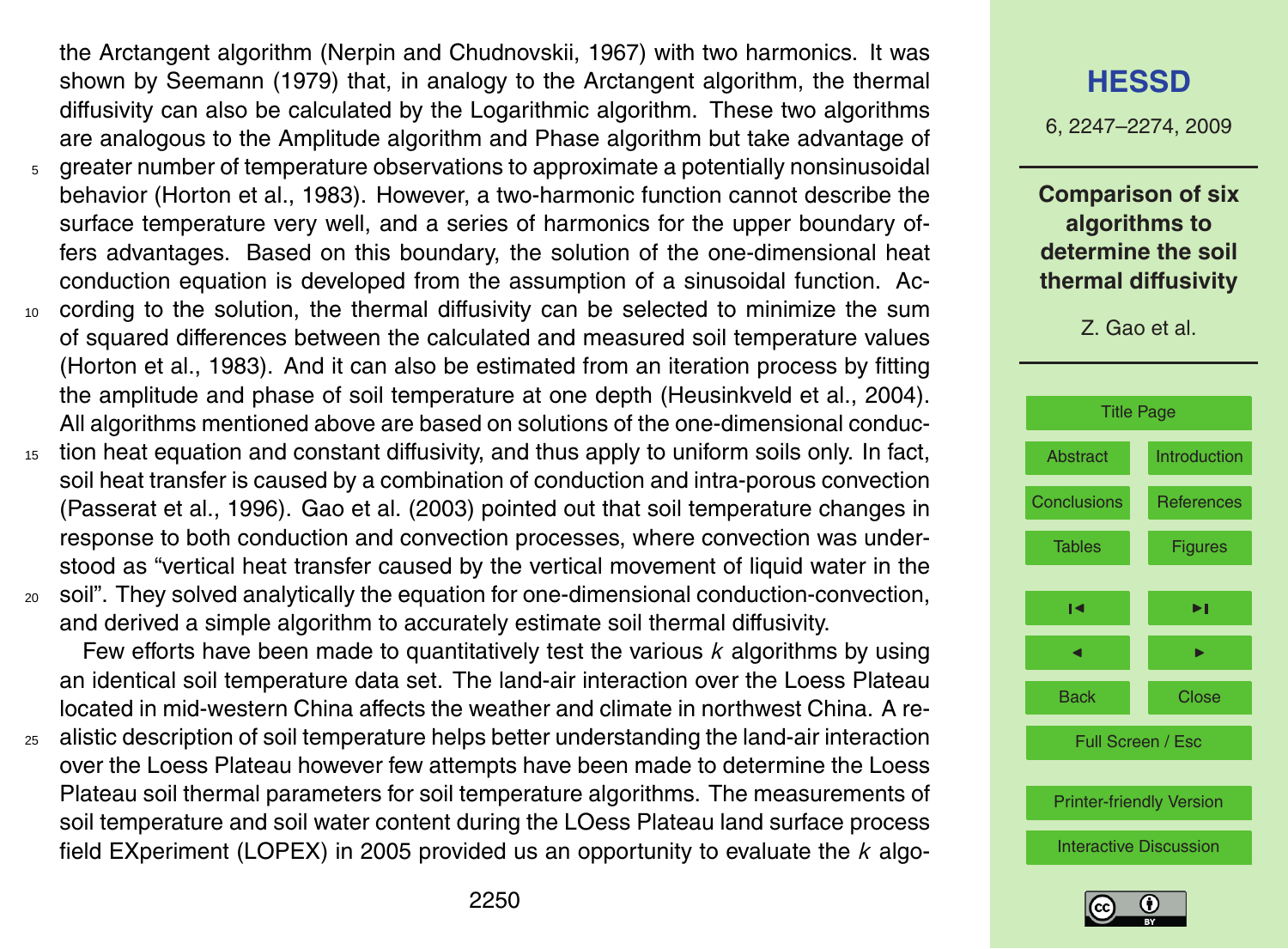rithms for use on Loess Plateau soil. In order to improve the accurate knowledge of the soil thermal diffusivity in this area, the objective of this paper is to compare six algorithms for determination of the soil thermal diffusivity by using the direct measurements of soil temperature restricted to the upper 0.1 m of soil.

#### <sup>5</sup> **2 Theoretical considerations**

Previous algorithms to calculate soil thermal diffusivity *k* are listed in the [s](http://www.hydrol-earth-syst-sci-discuss.net/6/2247/2009/hessd-6-2247-2009-supplement.pdf)upplement Table 1 [http://www.hydrol-earth-syst-sci-discuss.net/6/2247/2009/](http://www.hydrol-earth-syst-sci-discuss.net/6/2247/2009/hessd-6-2247-2009-supplement.pdf) [hessd-6-2247-2009-supplement.pdf.](http://www.hydrol-earth-syst-sci-discuss.net/6/2247/2009/hessd-6-2247-2009-supplement.pdf)

2.1 Classical thermal conduction equation for soil temperature

<sup>10</sup> Conduction heat transfer in a one-dimensional isotropic medium is described by

$$
C_g \frac{\partial T}{\partial t} = \frac{\partial}{\partial z} (\lambda \frac{\partial T}{\partial z}),\tag{2}
$$

where  $\mathcal T$  is the soil temperature (K),  $t$  the time (s),  $z$  the depth (m),  $\mathcal C_g$  the volumetric heat capacity, and *λ* the thermal conductivity (W m<sup>-1</sup> K<sup>-1</sup>). Assuming that a soil is vertically homogeneous, in this case that  $C_q$  and  $\lambda$  are independent of depth, provides

$$
c_g \frac{\partial T}{\partial t} = k \frac{\partial^2 T}{\partial z^2},\tag{3}
$$

where the thermal diffusivity  $k\!=\!\lambda/C_g(\text{m}^2\text{s}^{-1}).$  The following five algorithms based on the solution of Eq. (3) have been used to estimate  $k$ .

#### 2.1.1 Amplitude algorithm

Given the surface boundary condition:

$$
z_0 \quad T \Big|_{z=0} = \overline{T} + A \sin(\omega t + \Phi), \quad (t \ge 0),
$$

**[HESSD](http://www.hydrol-earth-syst-sci-discuss.net)**

6, 2247–2274, 2009

**Comparison of six algorithms to determine the soil thermal diffusivity**

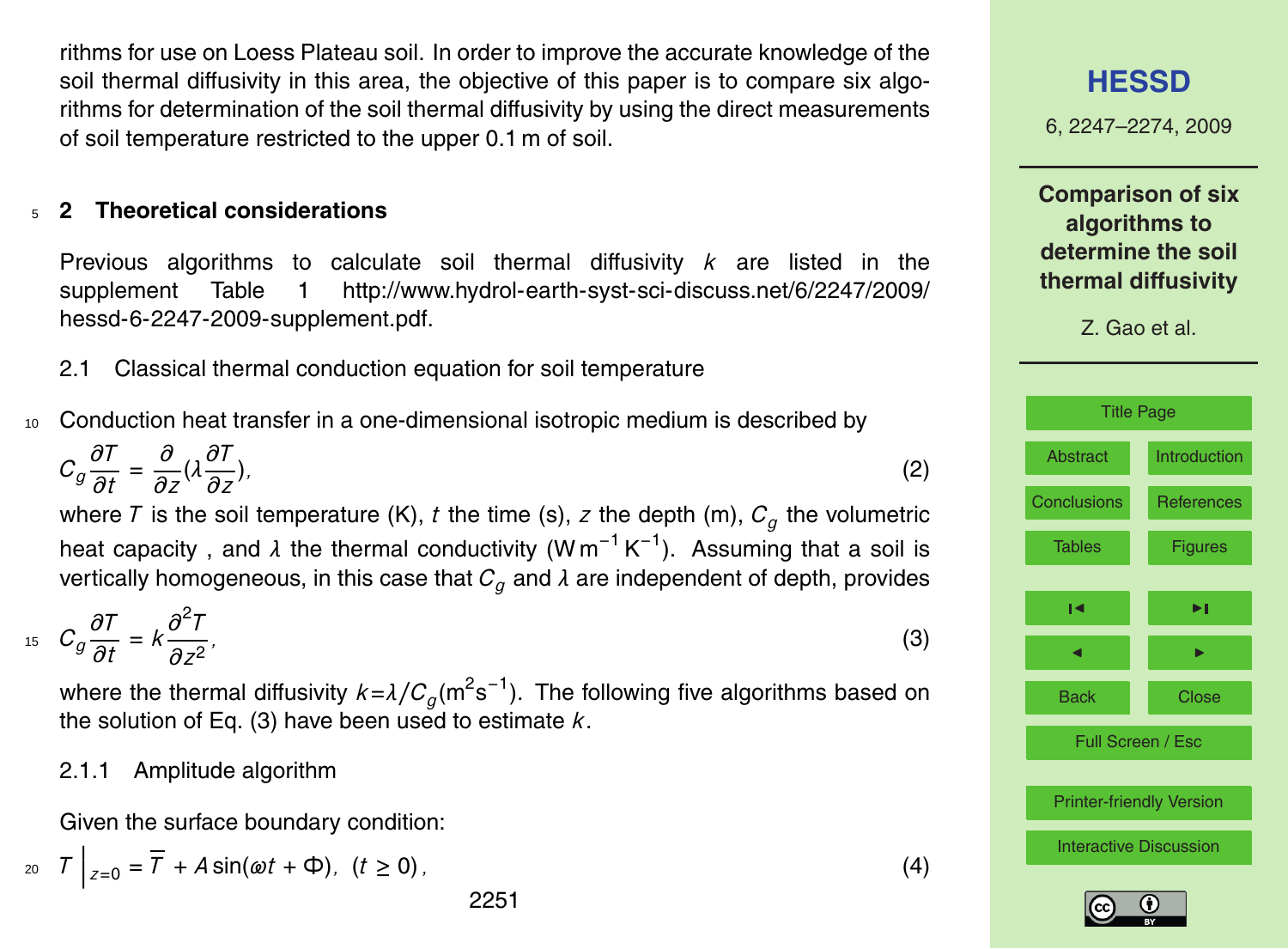where  $\overline{T}$  is the mean soil surface temperature, A is the amplitude of the diurnal soil surface temperature wave, and *ω* is the angular velocity of the Earth's rotation and  $\omega$ =2*π*/*P* (rad s<sup>-1</sup>) with *P* representing the period of the diurnal cycle. The soil temperature (*T* ) at a depth *z* can be calculated via

$$
T(z, t) = T + A \exp(-z/d) \sin(\omega t - z/d + \Phi), \tag{5}
$$

here  $d = \sqrt{2k/\omega}$  is the damping depth of the diurnal temperature wave.

Soil temperature measured at two different depths ( $z_1$  and  $z_2$ ) are often assumed to be approximated by a sinusoidal function when estimating *k*. The sinusoidal functions are given by

$$
T\bigg|_{z=z_1} = \overline{T_1} + A_1 \sin(\omega t + \Phi_1) \tag{6}
$$

and 
$$
T \bigg|_{z=z_2} = \overline{T_2} + A_2 \sin(\omega t + \Phi_2)
$$
, (7)

where  $A_1$  ( $A_2$ ),  $\Phi_1$  ( $\Phi_2$ ) and  $T_1$  ( $T_2$ ) are the amplitude, phase and mean soil temperature at the depth  $z_1$  ( $z_2$ ).  $\tau_1$  ( $\tau_2$ ) is the arithmetical average of the daytime maximum soil temperature and the nighttime minimum soil temperature; and  $A_1$   $(A_2)$  is half of the <sup>15</sup> difference between the daytime maximum value and the nighttime minimum value for soil depth of  $z_1$  ( $z_2$ ); and  $\Phi_1$  ( $\Phi_2$ ) is the initial phase of soil temperature at depth  $z_1$ ( $z_2$ ), obtained by using the best fit algorithm (Horton et al., 1983). Then the thermal diffusivity *k* is determined by the Amplitude algorithm

$$
k = \frac{\omega(z_1 - z_2)^2}{2 \ln(A_1/A_2)^2}.
$$
 (8)

6, 2247–2274, 2009 **Comparison of six algorithms to determine the soil thermal diffusivity** Z. Gao et al. [Title Page](#page-0-0) [Abstract](#page-1-0) [Introduction](#page-2-0) [Conclusions](#page-15-0) [References](#page-16-0) [Tables](#page-17-0) [Figures](#page-21-0)  $\overline{\phantom{a}}$ J I Back Close Full Screen / Esc

**[HESSD](http://www.hydrol-earth-syst-sci-discuss.net)**

[Printer-friendly Version](http://www.hydrol-earth-syst-sci-discuss.net/6/2247/2009/hessd-6-2247-2009-print.pdf)

[Interactive Discussion](http://www.hydrol-earth-syst-sci-discuss.net/6/2247/2009/hessd-6-2247-2009-discussion.html)

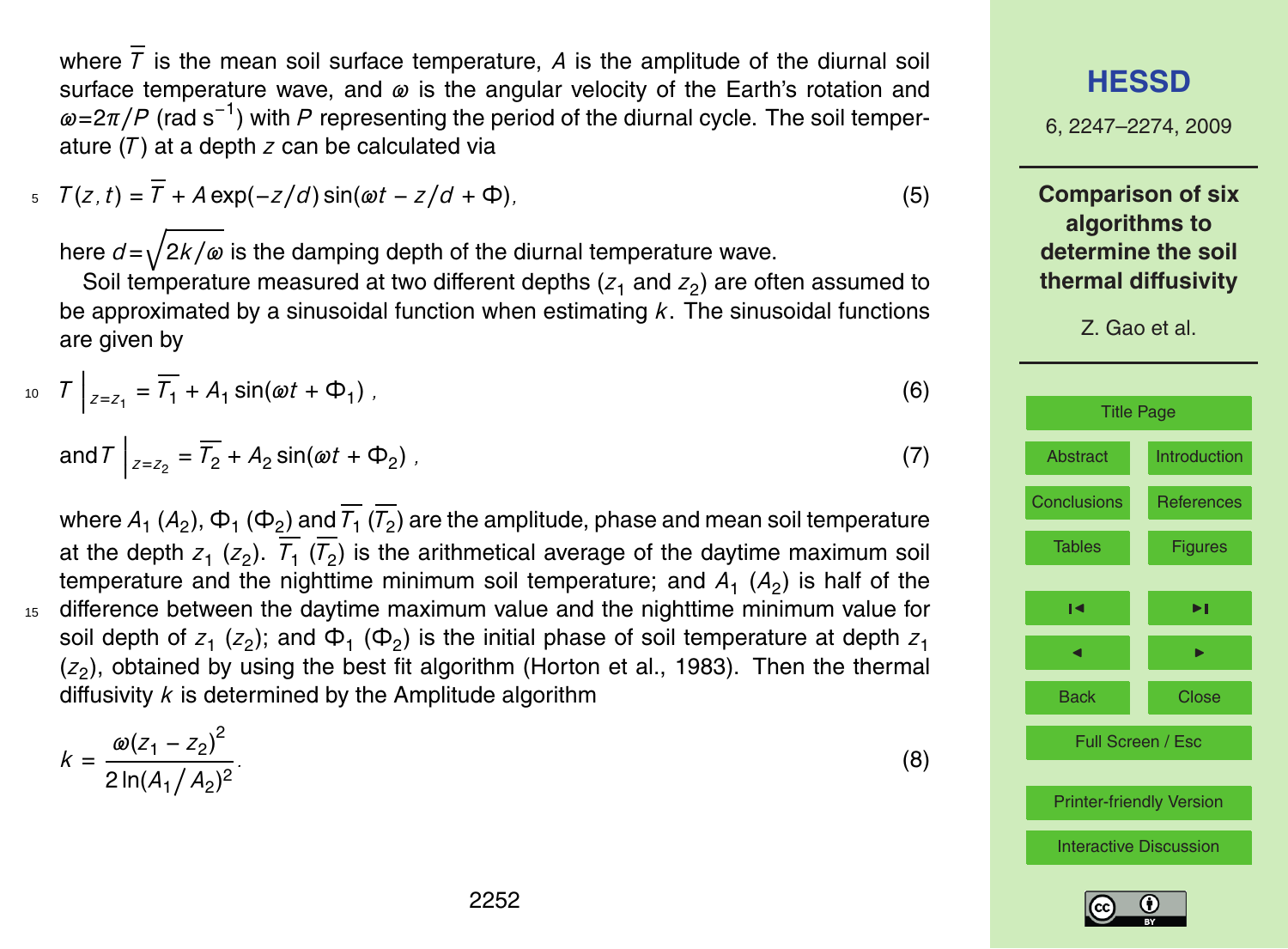#### <span id="page-6-0"></span>2.1.2 Phase algorithm

If the time interval between the measured occurrences of maximum soil temperature at the depths of *z*<sup>1</sup> and *z*<sup>2</sup> is ∆*t*=*t*2−*t*<sup>1</sup> , the Phase algorithm stemming from Eq. (4) is (Horton et al., 1983)

$$
k = \frac{\omega(z_1 - z_2)^2}{2(\Phi_1 - \Phi_2)^2}.
$$
\n(9)

#### 2.1.3 Arctangent algorithm

Soil surface temperature can be described by a Fourier series:

$$
T = \overline{T} + \sum_{i=1}^{n} [a_i \sin(i\omega t) + b_i \cos(i\omega t)],
$$
 (10)

where *n* is the number of harmonics, and *a<sup>i</sup>* and *b<sup>i</sup>* are the amplitudes. With boundary 10 condition  $n=2$ ,  $k$  can be calculated by the Arctangent algorithm

$$
k = \frac{\omega \Delta z^2}{2 \left\{ \arctan \left[ \frac{(T_1 - T_3)(T_2' - T_4') - (T_2 - T_4)(T_1' - T_3')}{(T_1 - T_3)(T_1' - T_3') + (T_2 - T_4)(T_2' - T_4')} \right] \right\}^2},
$$
\n(11)

where temperatures  $T^{\dagger}_j$  and  $T^{\dagger}_j$ *j* are recorded each 6 h (*j*=1*,* 2*,* 3*,* and 4) at two different depths  $z_1$  and  $z_2$ , respectively. The first reading is taken at 02:00 (Local time, hereinafter, referred to as LT), then 08:00 (LT), 14:00 (LT), 20:00 (LT).

## **[HESSD](http://www.hydrol-earth-syst-sci-discuss.net)**

6, 2247–2274, 2009

**Comparison of six algorithms to determine the soil thermal diffusivity**



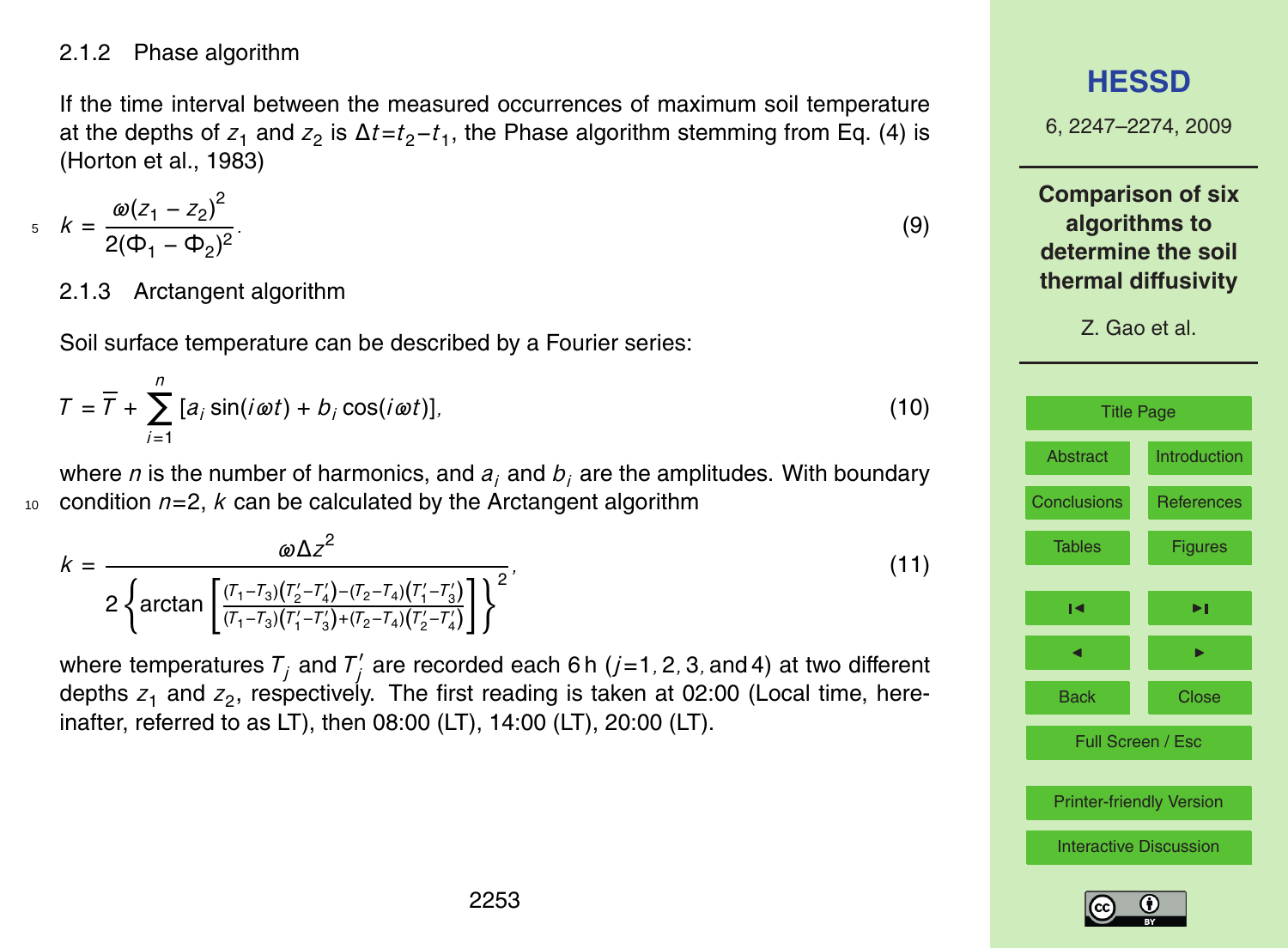#### *Logarithmic algorithm*

Using the same assumption of the Arctangent algorithm, *k* is expressed by

$$
k = \left\{ \frac{0.0121 \Delta z}{\ln \left\{ \left[ (\mathcal{T}_1 - \mathcal{T}_3)^2 + (\mathcal{T}_2 - \mathcal{T}_4)^2 \right] / \left[ (\mathcal{T}_1' - \mathcal{T}_3')^2 + (\mathcal{T}_2' - \mathcal{T}_4')^2 \right] \right\}} \right\}^2.
$$
(12)

*Harmonic algorithm*

<sup>5</sup> Equation [\(10\)](#page-6-0) can also be changed into another form as

$$
T = \overline{T} + \sum_{i=1}^{n} C_i \sin(i\omega t + \Phi_i),
$$
 (13)

where  $\boldsymbol{C}_i$  is the amplitude of the harmonic *i*:

$$
C_i = \sqrt{a_i^2 + b_i^2},\tag{14}
$$

and Φ*<sup>i</sup>* is the phase of the harmonic *i*:

 $\Phi_i = \arctan(a_i/b_i)$ or  $\arcsin(a_i/C_i)$ depending on the quadrant. (15) Given the following boundary condition:

$$
T\Big|_{z=0} = \overline{T} + \sum_{i=1}^{n} C_{0i} \sin(i\omega t + \Phi_{0i}), \quad (t \ge 0), \tag{16}
$$

the solution of Eq. (3) is

$$
T(z, t) = \overline{T} + \sum_{i=1}^{n} C_{0i} \exp(-z/d_i) \sin(i\omega t + \Phi_i - z/d_i),
$$
 (17)

## **[HESSD](http://www.hydrol-earth-syst-sci-discuss.net)** 6, 2247–2274, 2009 **Comparison of six algorithms to determine the soil thermal diffusivity** Z. Gao et al. [Title Page](#page-0-0) [Abstract](#page-1-0) [Introduction](#page-2-0) [Conclusions](#page-15-0) [References](#page-16-0) [Tables](#page-17-0) [Figures](#page-21-0)  $\overline{\phantom{a}}$ J I Back Close Full Screen / Esc [Printer-friendly Version](http://www.hydrol-earth-syst-sci-discuss.net/6/2247/2009/hessd-6-2247-2009-print.pdf) [Interactive Discussion](http://www.hydrol-earth-syst-sci-discuss.net/6/2247/2009/hessd-6-2247-2009-discussion.html)

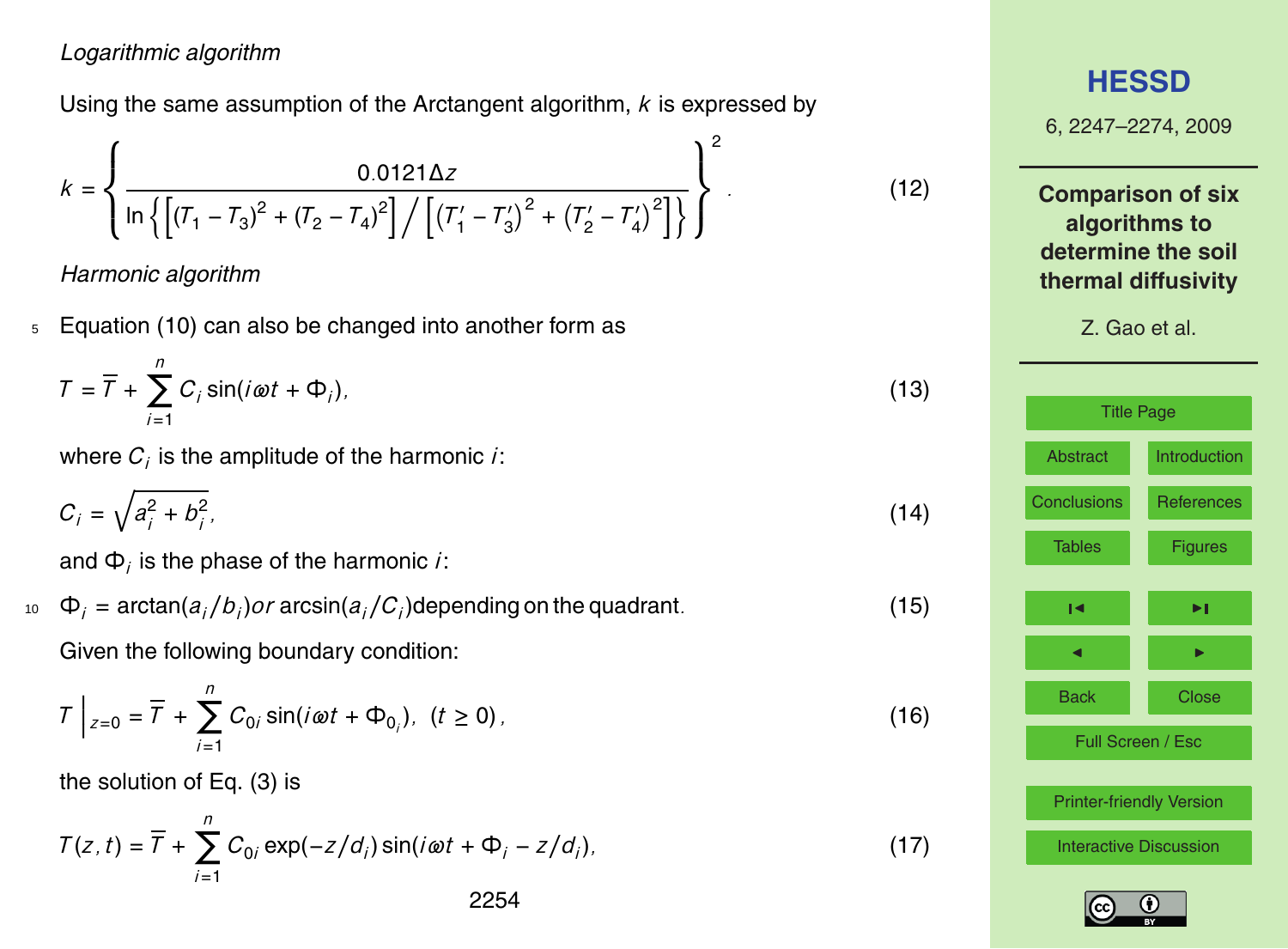where  $C_{0i}$  and  $\Phi_{0i}$  are the amplitude and phase of the harmonic *i* for the upper depth, respectively, and  $d_i = \sqrt{2k/(i\omega)}$  corresponds to the depth at which the signal is propagated during a period *P/i*. Based on Eq. (17), the thermal diffusivity *k* can be determined by the Least Squares Algorithm (Horton et al., 1983). On the other hand,*C*1*<sup>i</sup>*  $_5$   $\,$   $(C_{2i})$  and  $\Phi_{1i}$  ( $\Phi_{2i})$  at the depth of  $z_1$  ( $z_2$ ) can be obtained by the approximation of the observed data at these two depths with the harmonic curve fit. In addition, according to Eq. (17), the amplitude  $C_{2i}$  and initial phase  $\Phi_{2i}$  at the depth of  $z_2$  can be predicted from

$$
C_{2i} = C_{1i} \exp(-z/d_i). \tag{18}
$$

 $a_0$  **and**  $\Phi_{2_i} = \Phi_{1_i} - z/d_i.$  (19)

After an initial guess of *k*, the predicted results of amplitude and initial phase are compared with the fitted ones, and the parameter is adjusted depending on the differences in amplitude and initial phase (Heusinkveld et al., 2004).

2.2 Soil temperature rate equation with vertical heterogeneity of soil thermal diffusivity <sup>15</sup> coupled with thermal conduction and heat transfer by water flux

Equation (3) assumes that *k* is independent of depth, however, *k* can vary (increase or decrease) from the surface downward in the shallow surface layer of most soils. Equation (2) can therefore be improved as follows (Gao et al., 2008):

$$
\frac{\partial T}{\partial t} = \frac{1}{C_g} \frac{\partial}{\partial z} (\lambda \frac{\partial T}{\partial z}) = \frac{\lambda}{C_g} \frac{\partial^2 T}{\partial z^2} + \frac{1}{C_g} \frac{\partial \lambda}{\partial z} \frac{\partial T}{\partial z} \approx k \frac{\partial^2 T}{\partial z^2} + \frac{\partial k}{\partial z} \frac{\partial T}{\partial z}.
$$
(20)

<sup>20</sup> Neglecting the vertical heterogeneity of *k*, Gao et al. (2003) incorporated thermal conduction and convection together as follows:

$$
\frac{\partial T}{\partial t} = k \frac{\partial^2 T}{\partial z^2} - \frac{C_W}{C_g} w \theta \frac{\partial T}{\partial z}.
$$
\n(21)

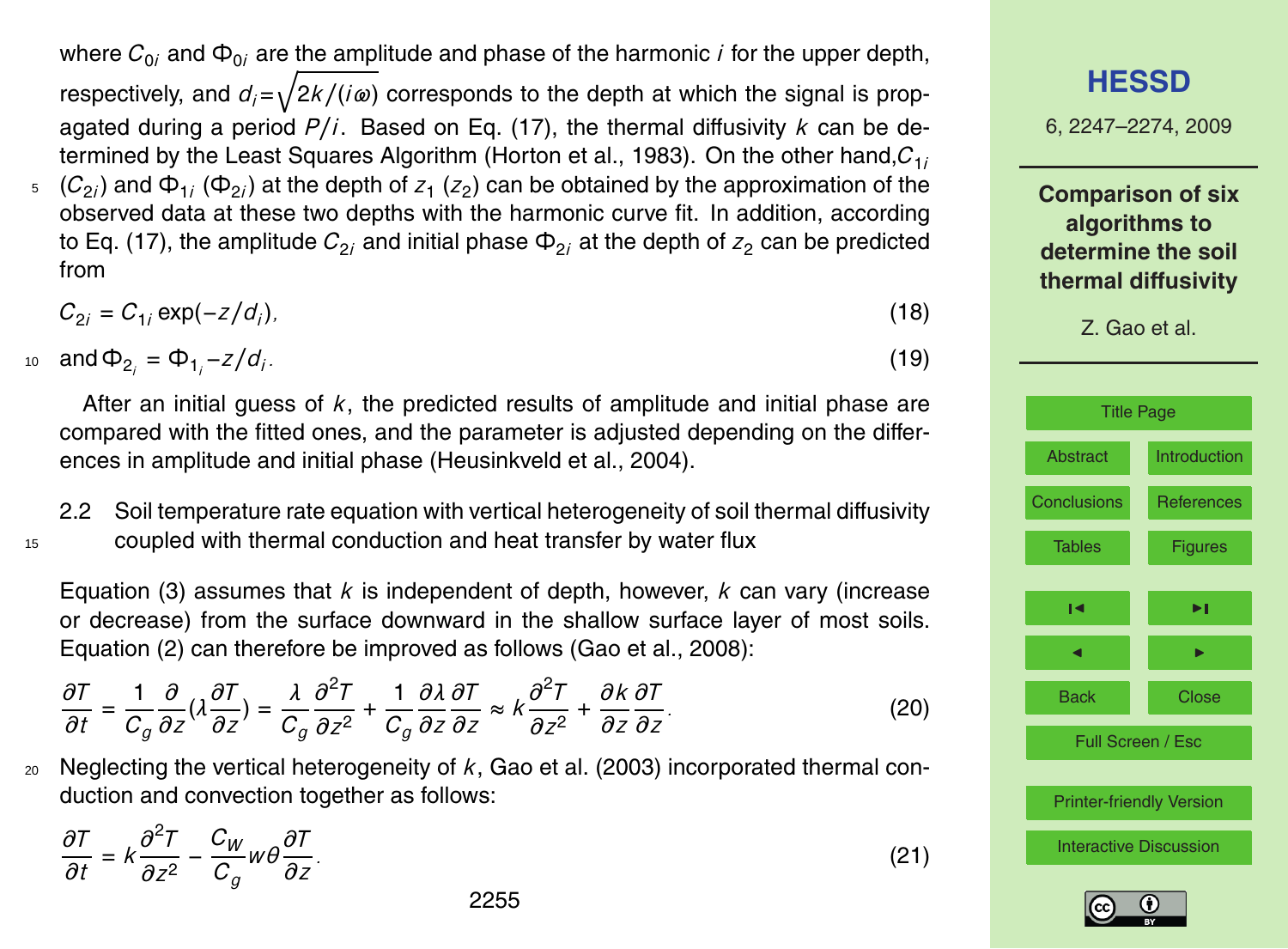where *w* is the liquid flow rate (positive downward) and *θ* is the volumetric water content of the soil. *C<sup>w</sup>* is the heat capacity of water. Assuming these three parameters are also independent of *z* for a thin soil layer in present work.  $-\frac{C_W}{C_W}$ *Cg wθ* was defined as water flux by Gao et al. (2003). Based on Eqs. (19) and (21), Gao et al. (2008) presented the <sup>5</sup> following equation

$$
\frac{\partial T}{\partial t} = k \frac{\partial^2 T}{\partial z^2} + W \frac{\partial T}{\partial z},\tag{22}
$$

where  $W = \frac{\partial k}{\partial z} - \frac{C_W}{C_Q}$ *Cg wθ* consisted of the vertical gradient of soil diffusivity (*∂k ∂z* ) and the water flux density (- $\frac{C_W}{C}$ *Cg wθ*).

With the boundary condition Eq. (7), the expression of the soil temperature at the  $10$  depth  $z_1$  is

$$
T(z_1, t) = \overline{T_1} + A_2 \exp[-\alpha(z_1 - z_2)M] \sin[\omega t + \Phi_2 - \alpha(z_1 - z_2)N],
$$
\n(23)

where *M*= *α*  $\frac{\alpha}{\omega}$ {*W* +  $\frac{1}{\sqrt{2}}$ [*W*<sup>2</sup> + (*W*<sup>4</sup> +  $\frac{4\omega^4}{\alpha^4}$ <sup>*α*</sup><sup>4</sup><sup>2</sup><sup>1</sup>/<sup>2</sup><sub>2</sub><sup>1</sup><sup>2</sup><sup>2</sup><sub>2</sub><sup>4</sup> and *N*=  $\sqrt{2}(\frac{\omega}{\alpha})[W^2 + (W^4 + \frac{4\omega^4}{\alpha^4})]$ <sup>1</sup>*ω*<sup>4</sup></sub> <sup>1</sup>/<sup>2</sup><sub>]</sub><sup>-1/2</sup>. They also gave the expression of *k* and *W*

$$
k = -\frac{(z_1 - z_2)^2 \omega \ln(A_1/A_2)}{(\Phi_1 - \Phi_2) \left[ (\Phi_1 - \Phi_2)^2 + \ln^2(A_1/A_2) \right]}
$$
 (24)

15

$$
W = \frac{\omega(z_1 - z_2)}{\Phi_1 - \Phi_2} \left[ \frac{2 \ln^2(A_1/A_2)}{(\Phi_1 - \Phi_2)^2 + \ln^2(A_1/A_2)} - 1 \right].
$$
 (25)

We call it as the Conduction-convection algorithm in this paper. Applying  $W=0$  to Eq. (25) results in  $\Phi_2-\Phi_1= -\ln(A_2/A_1)$  or− ln( $A_2/A_1$ )= $\Phi_2-\Phi_1$ , then Eq. (24) reduces to be Eq. (8) or Eq. (9).

#### **[HESSD](http://www.hydrol-earth-syst-sci-discuss.net)**

6, 2247–2274, 2009

**Comparison of six algorithms to determine the soil thermal diffusivity**

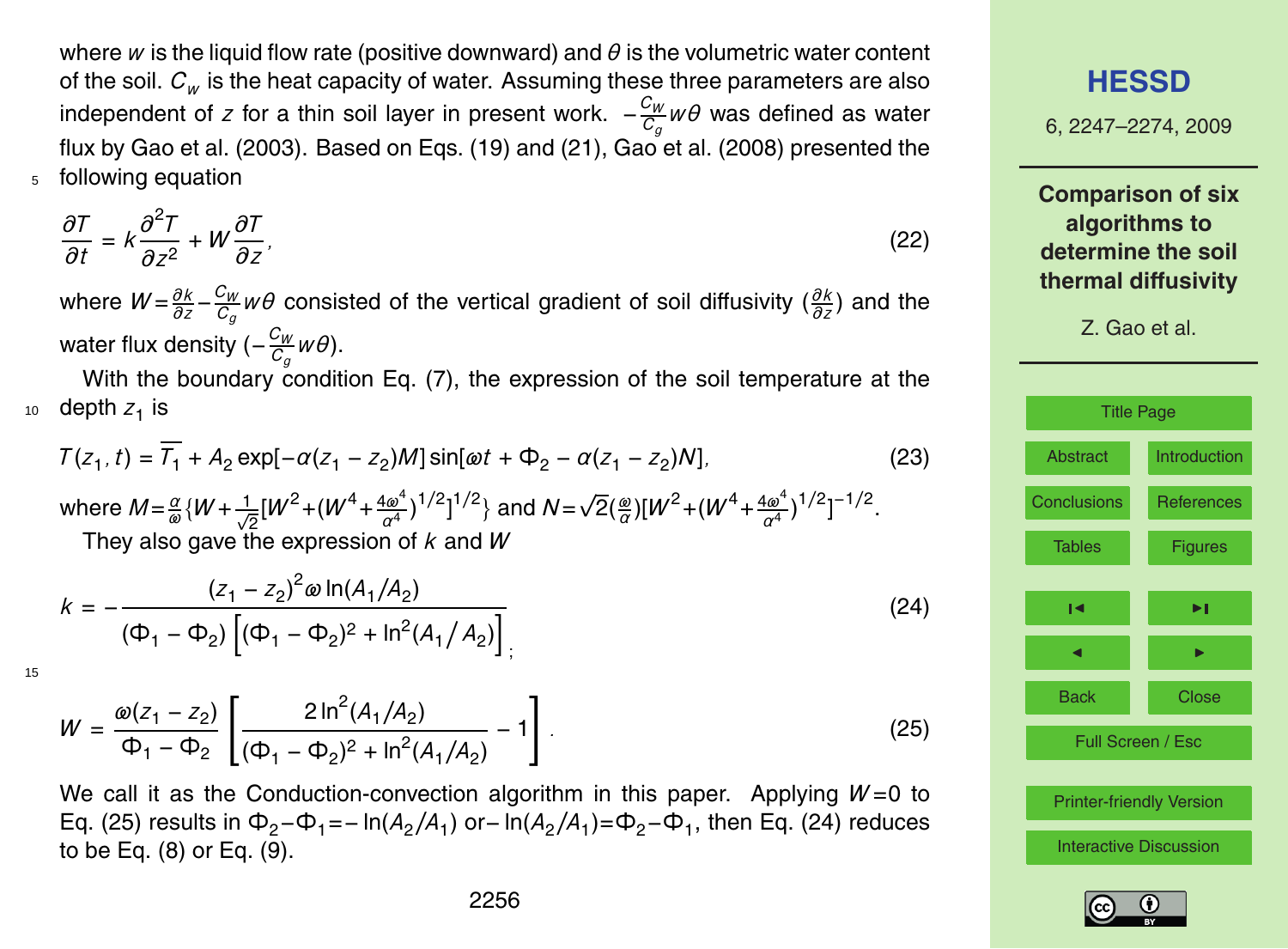#### **3 Field experiments**

The experiment was conducted on soil in the China Loess Plateau during an intensive observation period from DOY 197 through 241 in LOPEX in 2005. The soil measurements were collected at a bare soil site located at 106.42◦ E, 35.35◦ N at an altitude of <sup>5</sup> 1592 m in Pingliang county of Gansu Province in western China.

The ground surface of this site was bare, flat and homogeneous. The soil at the site was predominantly medium loam with a high proportion of silt. The site is located within a semiarid climate zone. The maximum air temperature was 307 K and the lowest was 249 K, the annual air temperature and precipitation were 279 K and 510 mm with 2425 h <sup>10</sup> of sunshine, and 170 frost-free days per year all averaged over the last 50 years (Gao et al., 2008).

Soil temperature was measured with four TCAV averaging soil thermocouple probes (Campbell Scientific Inc., USA) at 0.05 and 0.10 m depths. The volumetric water content of the soil was measured at 0.05 and 0.10 m depths by two soil moisture re-<sup>15</sup> flectometers (CS615, Campbell Scientific Inc. USA). All of the sensor outputs were recorded and averaged over 10 min intervals.

#### **4 Results**

The data used in this paper were collected in a 7-day period from (DOYs 201 through 207 (i.e., 20 through 26 July), 2005. The soil temperature measured at 0.05 and 0.10 m <sup>20</sup> depths changed diurnally during DOYs 203–207, as shown in Fig. 1a. The amplitudes of the soil temperature decreased and the phases shifted ahead when the soil depth increased. The soil temperature at 0.05 m changed in response to intermittent cloudiness during DOYs 202 and 203. The maximum soil temperature reached 310.78 K on DOY 204, and the minimum soil temperature was 287.77 K at 0.05 m depth on DOY 203.

Figure 1a also shows that the soil vertical temperature gradient reached 191.20 K  $m^{-1}$ 25 for the soil layer from 0.05 to 0.10 m depths at 14:45 (LT) on DOY 204 at this site.

## 6, 2247–2274, 2009 **Comparison of six algorithms to determine the soil thermal diffusivity** Z. Gao et al. [Title Page](#page-0-0) [Abstract](#page-1-0) [Introduction](#page-2-0) [Conclusions](#page-15-0) [References](#page-16-0) [Tables](#page-17-0) [Figures](#page-21-0)  $\overline{\phantom{a}}$ J I Back Close Full Screen / Esc [Printer-friendly Version](http://www.hydrol-earth-syst-sci-discuss.net/6/2247/2009/hessd-6-2247-2009-print.pdf) [Interactive Discussion](http://www.hydrol-earth-syst-sci-discuss.net/6/2247/2009/hessd-6-2247-2009-discussion.html)

**[HESSD](http://www.hydrol-earth-syst-sci-discuss.net)**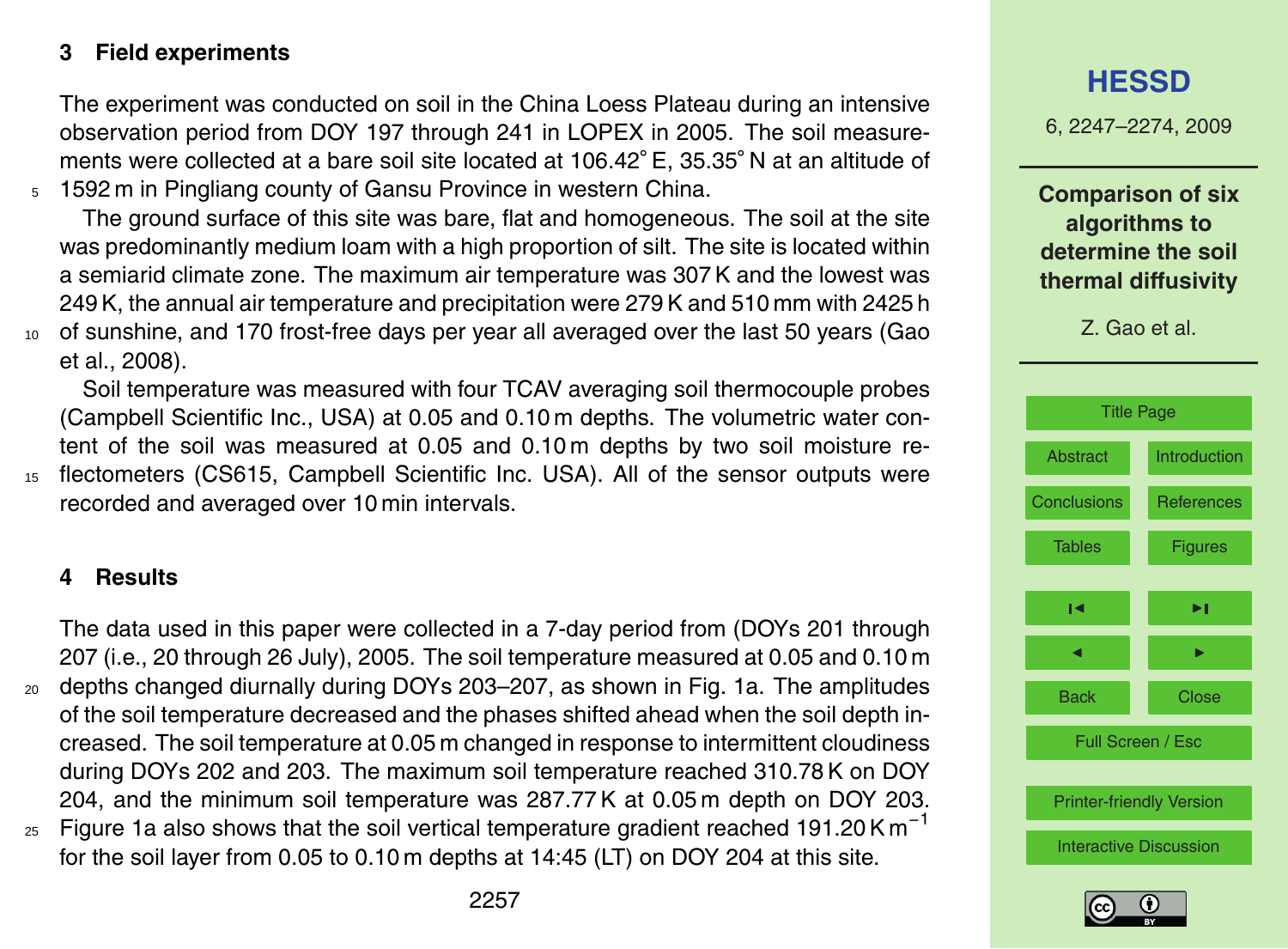The temporal variations in volumetric soil water content at 0.05 and 0.10 m depths during the same period are shown in Fig. 1b. Precipitation occurred from DOYs 199 to 201 with an amount of 15.7 mm. Since then, owing to evaporation from the bare soil surface, the soil volumetric water content was decreasing gradually at both depths from

- <sup>5</sup> DOYs 202 through 207. Gao et al. (2008) pointed out that under evaporation conditions there is a net upward flux of water (liquid and vapor) that responds to the progressively drying surface condition. The net flux of water causes an associated net convective heat flux. The soil physics implies that the heat transfer should incorporate a vertical convective heat transfer component. Figure 1b also shows that the soil volumetric <sup>10</sup> water content changed diurnally and soil volumetric water content at the shallow level
	- was lower than that at the deeper level in rain-free days.

After using a 2-h smoothing technique for soil temperature measured at the depth of 0.05 m,  $A_1$ ,  $A_2$ ,  $\Phi_1$ ,  $\Phi_2$ ,  $T_1$ ,  $T_2$ ,  $T$ ,  $C_j$  and  $\Phi_j$  are obtained by using the approximation of soil temperature collected at the depths of 0.05 m and 0.10 m for each day, respec-

- <sup>15</sup> tively. The temporal variations of *k* are calculated by using the Amplitude, Phase, Conduction-convection and HM algorithms (Horton et al., 1983; Heusinkveld et al., 2004; Gao et al., 2008) for the soil layer from 0.05 m to 0.10 m. Temperatures at each depth for the arbitrary times of 02:00 (LT), 08:00 (LT), 14:00 (LT), and 20:00 (LT) were used for Arctangent algorithm and Logarithmic algorithm. Results are shown in Fig. 2.
- <sup>20</sup> The Amplitude, Arctangent, Logarithmic and HM algorithms provided relatively low values of *k* during this period. This is especially true for the Arctangent algorithm. The Phase algorithm and the Conduction-convection algorithm provided *k* values approximately twice as large as the other algorithms. The two HM algorithms provided similar values of *k*. The thermal diffusivity estimated by the Logarithmic algorithm changed <sup>25</sup> from day to day in the drying period. The maximum, minimum and mean values of
- *k* calculated by these six algorithms are listed in Table 1. The smallest value of *k* is 0.6×10<sup>-7</sup> m<sup>2</sup> s<sup>-1</sup>, and it is obtained from the Arctangent algorithm on DOY 202. The maximum value is 5.47×10<sup>-7</sup> m<sup>2</sup> s<sup>-1</sup>, and it is obtained from the Phase algorithm on DOY 207. The maximum, minimum and mean values of *k* calculated by the Phase al-

### **[HESSD](http://www.hydrol-earth-syst-sci-discuss.net)**

6, 2247–2274, 2009

**Comparison of six algorithms to determine the soil thermal diffusivity**



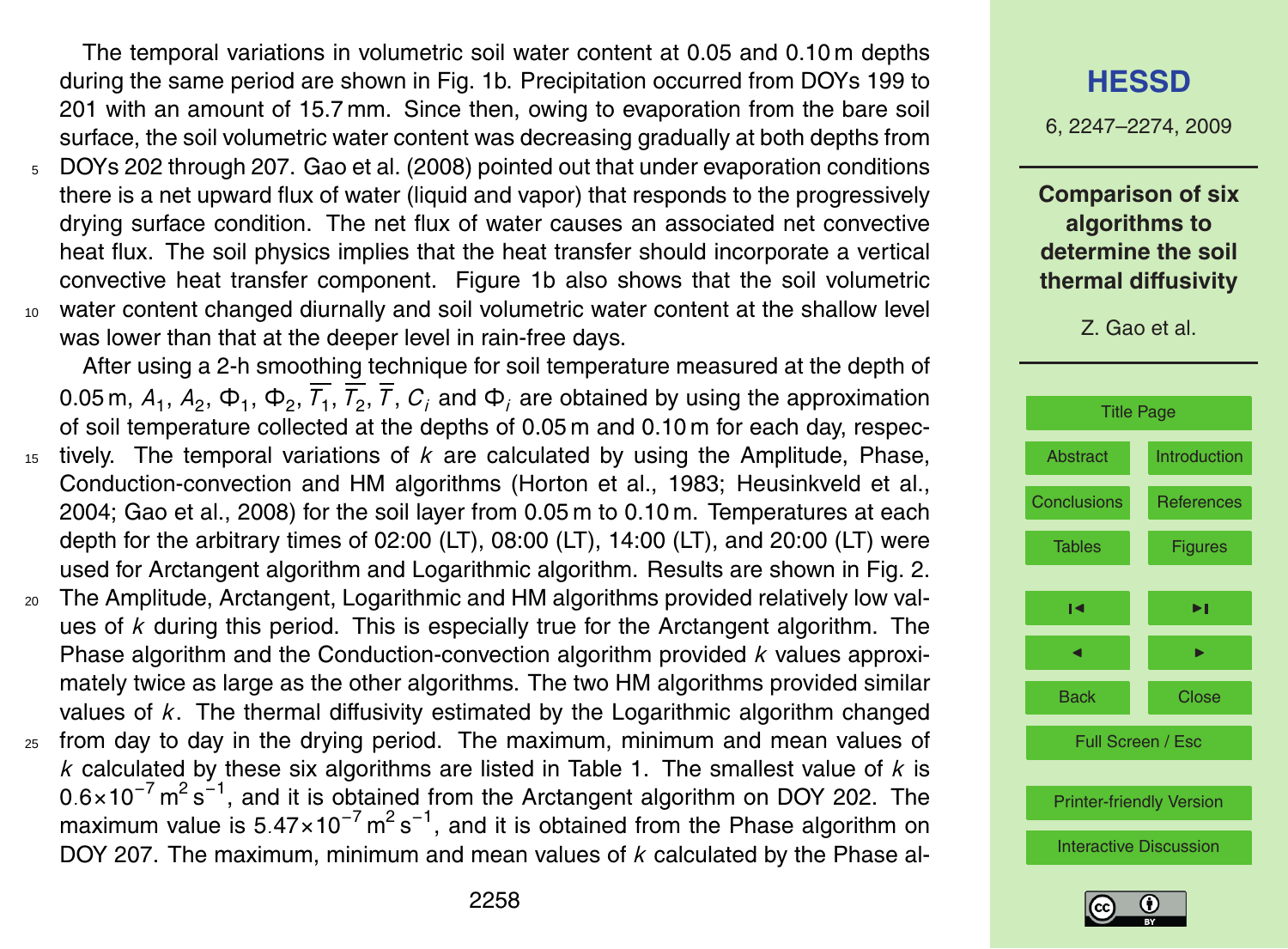gorithm and by the Conduction-convection algorithm are larger than the values derived by the other algorithms. The two HM algorithms and the Amplitude algorithm provide similar estimates of the mean values of *k*.

#### **5 Discussion**

- The variations of the thermal diffusivity *k* obtained by the six algorithms with the volumetric soil water content *θ* for the 0.05 m to 0.10 m layer are shown in Fig. 3. Estimates of *k* from five of the six algorithms change in a narrow range with *θ* during this drying period (*θ<*25%). The exception is the Logarithmic algorithm. The values of *k* from the Phase algorithm and the Conduction-convection algorithm have similar trends with
- <sup>10</sup> *θ*. The variations of *k* shown by the other four algorithms show a similar trend with *θ*. These results make sense because values of *k* from the Phase and the Conductionconvection algorithms mainly depend on Φ1−Φ<sup>2</sup> , while estimates of *k* with the other algorithms mainly depend on the amplitude. All of the algorithms indicate that the largest value of *k* does not occur at the largest soil water content. Earlier researchers
- <sup>15</sup> have reported that *k* does not monotonically increase with increasing *θ*. It tends to increase as dry soil begins to wet, but it approaches a constant value or even decreases as the soil continues to wet.

In the Conduction-convection algorithm, another parameter *W* is needed and is calculated with Eq. (25) (see values in Table 2).

- <sup>20</sup> The measured and modeled soil temperatures at the 0.10 m depth from DOY 201 through 207 are presented in Fig. 4. It is obvious that the fitted temperature by using Arctangent, Logarithmic and the two HM algorithms gave poor approximation in the early morning of DOY 203 because the assumption of repeating surface periodic temperature is not valid between DOY 202 and 203. To better show the model outputs, we  $25$  take DOY 204 as an example (see Fig. 5). Overall, The Phase algorithm reasonably es-
- timated the soil temperature phases but overestimated the amplitudes, and the amplitude algorithm reasonably estimated the soil temperature amplitudes but overestimated

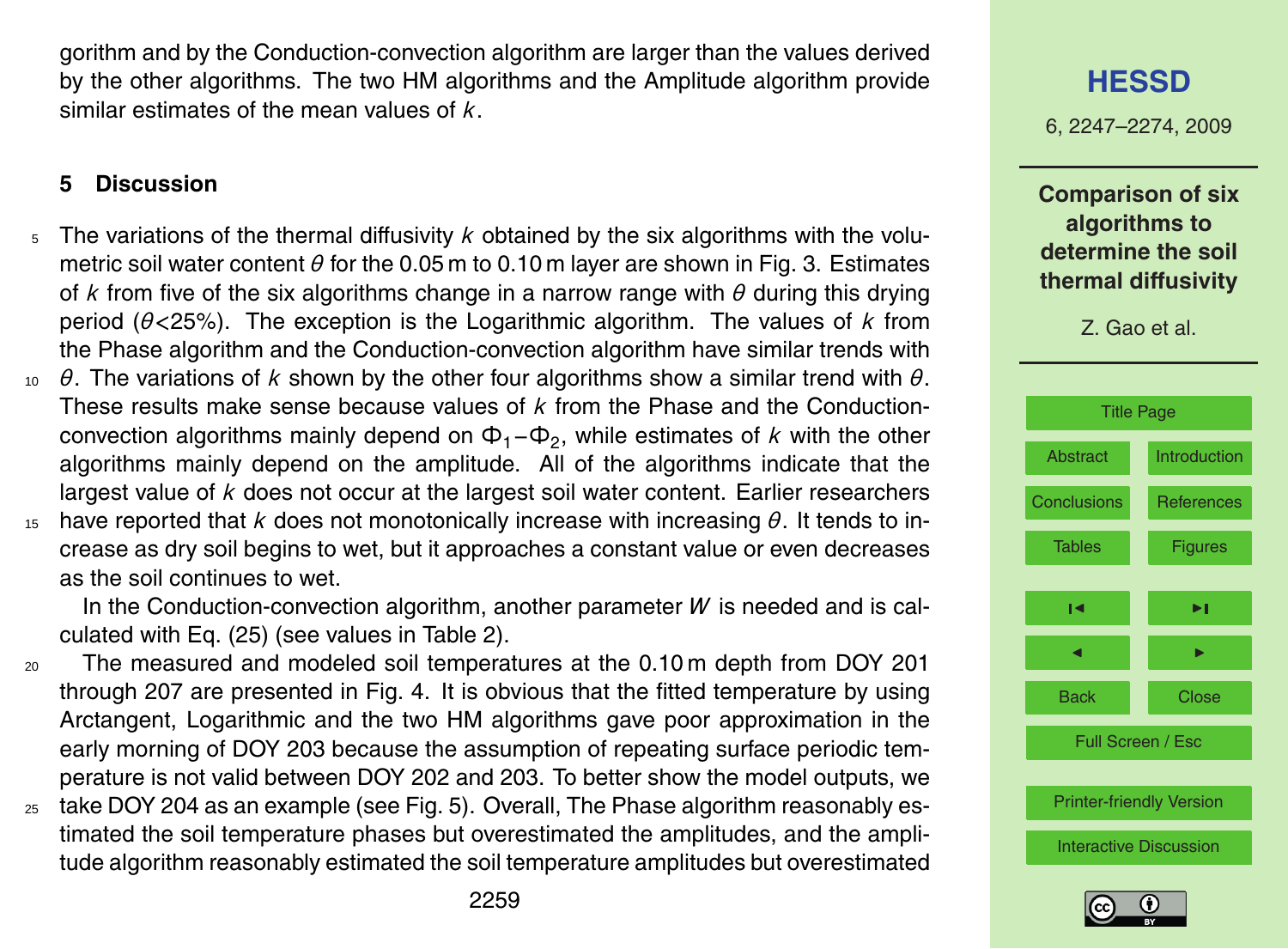the phase shift. In fact, as shown in Table 3, the values of ln $(A_1\big/\,A_2)$  are larger than Φ1−Φ<sup>2</sup> for the whole 7-day period. Using the Phase algorithm to estimate *k* implies forcing ln(*A*<sub>1</sub>/ *A*<sub>2</sub>) to be equal to  $\Phi_1 – \Phi_2$ , which overestimates the soil temperature amplitude by about 0.74 K on average for DOYs 201 to 207. Similarly, using the Amplitude  $^{\circ}$  algorithm to estimate *k* implies that Φ<sub>1</sub>−Φ<sub>2</sub> is equal to ln(*A*<sub>1</sub>/ *A*<sub>2</sub>), which overestimates the soil temperature phase shift by ln( $A_1\big/ A_2)$ –( $\Phi_1$ – $\Phi_2$ )=0.2397 rad (55 min) on average for DOYs 201 to 207.

The Logarithmic and Arctangent algorithms require four pairs of soil temperature measurements. The modeled *k* values are very sensitive to the measurement time of <sup>10</sup> four pairs of soil temperatures, so we have to average the calculated values of *k* for different selections of four pairs of soil temperatures for each day.

The two HM algorithms generated similar values of *k*. For most of the study days, the HM algorithm gave realistic estimations of soil temperature at the depth of 0.10 m. However, as mentioned above, it did not give a good estimation in the early morning

- <sup>15</sup> of DOY 203 because of the invalid assumption of the repeating periodic for soil temperature. Results obtained by two HM algorithms indicate that fitting measurements of soil temperature by using the Least Squares approach directly and simultaneously determining the amplitude and initial phase of the soil temperature may provide realistic values of *k*. Comparison of the results obtained by the HM algorithms, Phase <sup>20</sup> algorithm, Amplitude algorithm, Logarithmic algorithm and Arctangent algorithm shows that the HM algorithms gave the most accurate values of *k*. This conclusion agrees
	- with those by both Horton et al. (1983) and Verhoef et al. (1996).

The Conduction-convection algorithm provided realistic daytime soil temperature values. However, it underestimated the soil temperature during the period from 18:00 (LT)

<sup>25</sup> to 08:00 (LT), and a noteworthy difference between the measurements and the model output occurred around 00:00 (LT) for all days in this study. A similar underestimation was also encountered by Lin (1980) and Gao et al. (2008). Our explanation is that the model always keeps W constant although the actual W may decrease to zero or even become negative during the nighttime, and also the model does not account for water

#### **[HESSD](http://www.hydrol-earth-syst-sci-discuss.net)**

6, 2247–2274, 2009

**Comparison of six algorithms to determine the soil thermal diffusivity**

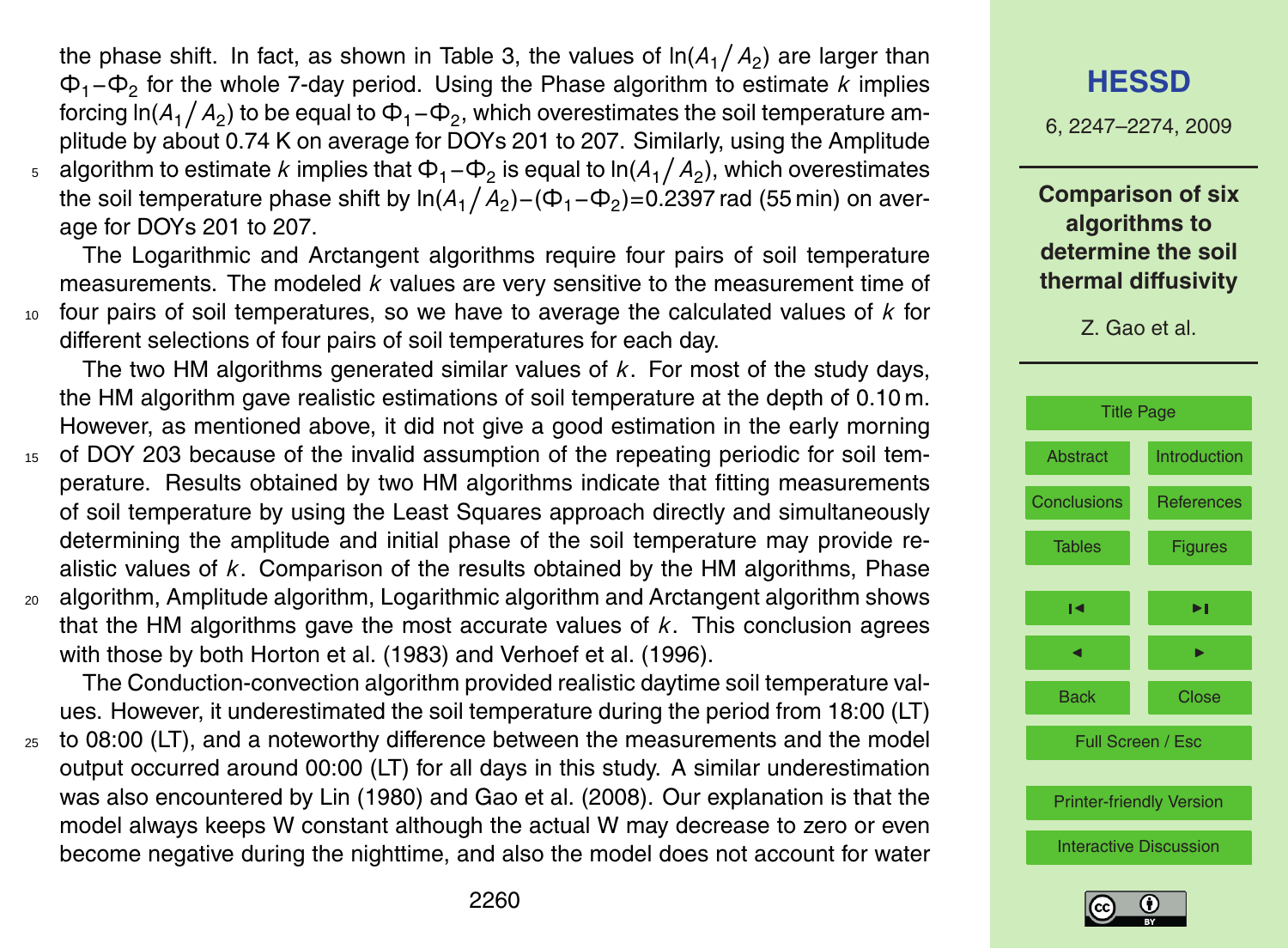phase changes that usually happen in shallow soil during the nighttime.

Scatter plots of soil temperature modeled by using the six algorithms against the measured soil temperature at the depth of 0.1 m are given in Fig. 6. The results show that the HM algorithms and Conduction-convection algorithm generated larger correla- $5<sub>5</sub>$  tion coefficients (r), than did the other algorithms. All of the regression lines had slopes of 1.

Statistical analyses are also used to examine the error of model output as follows,

$$
SEE = \sqrt{\frac{\sum_{i=1}^{n} (T_m - T)^2}{n - 2}},
$$
\n(26)

NSEE = 
$$
\sqrt{\frac{\sum_{i=1}^{n} (T_m - T)^2}{\sum_{i=1}^{n} T^2}}
$$
 (27)

10 Where  $T_m$  is modeled temperature; *T* is measured temperature; *n* is the total number of data points; SEE is the standard error of the estimate; and NSEE is a normalized SEE which denotes an estimate of relative uncertainty. The statistical indices SEE and NSEE are presented in Table 4 for the modeled period. It is obvious that the HM algorithm has the lowest values both of SEE and NSEE. The Conduction-convection <sup>15</sup> algorithm has the second lowest values of SEE and NSEE.

Another comparison of the accuracies of the six algorithms is shown in Fig. 7 using the empirical probability distribution functions (PDF) of difference between the modeled and measured soil temperatures at the depth of 0.10 m. The differences between the modeled and measured soil temperatures using the HM algorithm ranged between

 $20 -1$  K and 1 K, and most were near zero. The Conduction-convection algorithm generated the second best results.

**[HESSD](http://www.hydrol-earth-syst-sci-discuss.net)** 6, 2247–2274, 2009 **Comparison of six algorithms to determine the soil thermal diffusivity** Z. Gao et al. [Title Page](#page-0-0) [Abstract](#page-1-0) [Introduction](#page-2-0) [Conclusions](#page-15-0) [References](#page-16-0) [Tables](#page-17-0) [Figures](#page-21-0) J I J I Back Close Full Screen / Esc [Printer-friendly Version](http://www.hydrol-earth-syst-sci-discuss.net/6/2247/2009/hessd-6-2247-2009-print.pdf) [Interactive Discussion](http://www.hydrol-earth-syst-sci-discuss.net/6/2247/2009/hessd-6-2247-2009-discussion.html)

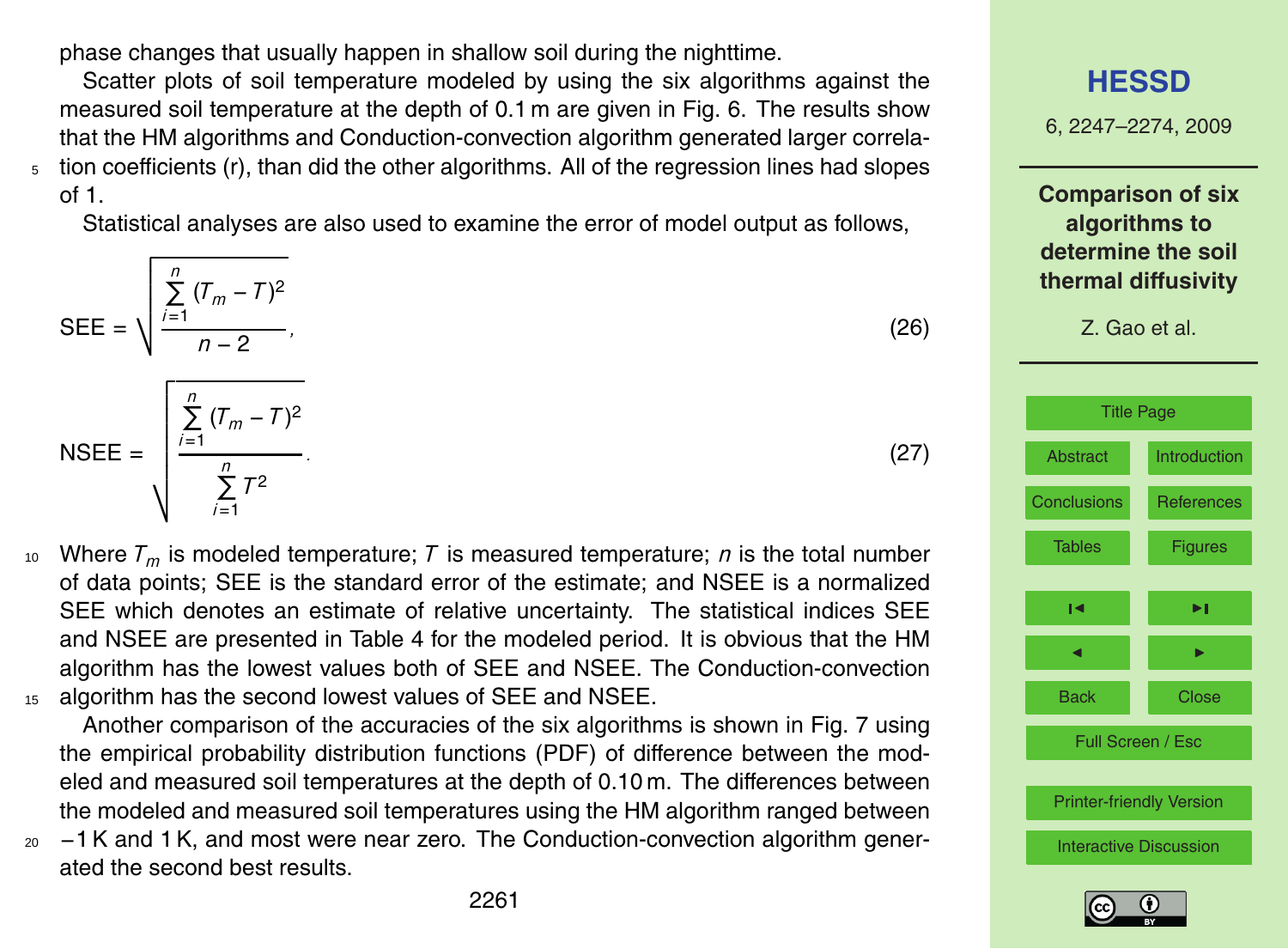#### <span id="page-15-0"></span>**6 Conclusions**

Six algorithms for calculating soil thermal diffusivity are evaluated with shallow soil measurements collected during LOPEX in 2005. The Phase algorithm and the Amplitude algorithm overestimated the phase and overestimated the amplitude of the soil <sup>5</sup> temperature, respectively. Although the Arctangent algorithm and the Logarithmic algorithm only required four measures of temperature spaced equally in time at two depths, the timing of the four measures of temperature affected the values of soil thermal diffusivity greatly. The HM algorithm gave a reasonable result for most days. However,

- the assumption of repeating periodicity for soil temperature is invalid on cloudy or rainy <sup>10</sup> days. The algorithms mentioned above are based upon the one-dimensional conduction equation. The Conduction-convection algorithm which is based on the onedimensional conduction-convection equation, provided satisfactory results for daytime temperatures, but it systematically underestimated nighttime soil temperatures. Overall, the Conduction-convection algorithm provided better results than all of the other
- <sup>15</sup> algorithms except for the HM algorithm. Future efforts should focus on combining the HM and the Conduction-convection algorithms in order to develop an improved method that combines the advantages of each algorithm. The new method should include multiple harmonics to describe the upper boundary temperatures and include conduction and convection heat transfer processes.
- <sup>20</sup> *Acknowledgements.* This study was supported by MOST (2006CB403600, 2006CB400500), by CMA (GYHY(QX)2007-6-5), and by the Centurial Program sponsored by the Chinese Academy of Sciences. The work described in this publication was also supported by the European Commission (Call FP7-ENV-2007-1 Grant nr. 212921) as part of the CEOP – AEGIS project [\(http://www.ceop-aegis.org/\)](http://www.ceop-aegis.org/) coordinated by the Université Louis Pasteur. This studv
- <sup>25</sup> was partly supported by the Hatch Act and State of Iowa funds. The LOPEX05 field campaign was supported by a grant from the Centurial Program sponsored by the Chinese Academy of Sciences (2004406) and the field station foundation of the Chinese Academy of Sciences. Equipment and logistical support was from the Pingliang Lightning and Hail Storm Experiment Station of the Chinese Academy of Sciences.

## **[HESSD](http://www.hydrol-earth-syst-sci-discuss.net)**

6, 2247–2274, 2009

**Comparison of six algorithms to determine the soil thermal diffusivity**



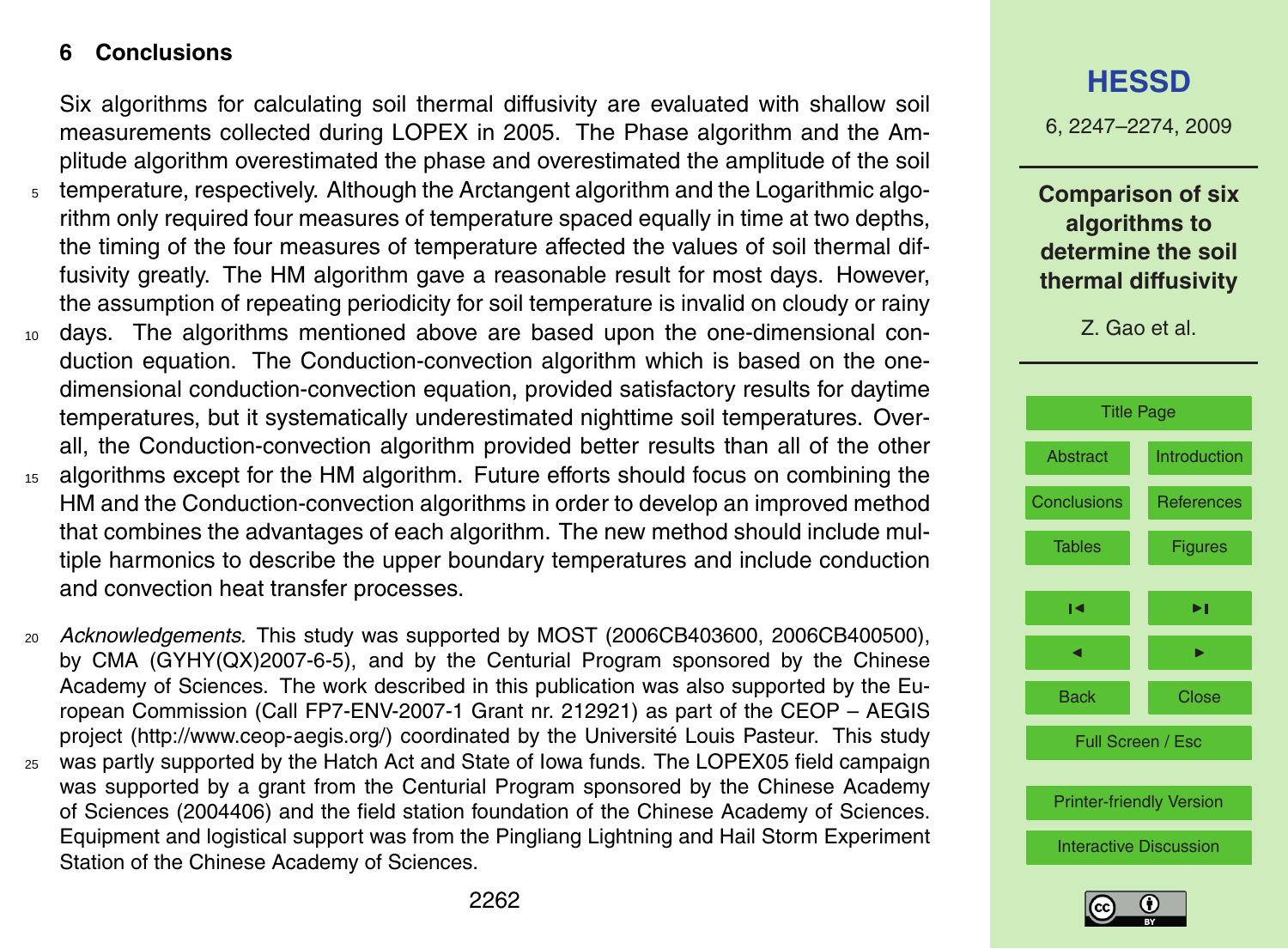#### <span id="page-16-0"></span>**References**

Gao, Z., Fan, X., and Bian, L.: An analytical solution to one-dimensional thermal conductionconvection in soil, Soil Sci., 168, 99–107, 2003.

Gao, Z., Lenschow, D. H., Horton, R., Zhou, M., Wang, L., and Wen, J.: Comparison of Two Soil

- <sup>5</sup> Temperature Algorithms for a Bare Ground Site on the Loess Plateau in China, J. Geophys. Res., 113, doi:10.1029/2008JD010285, 2008.
	- Heusinkvld, B. G., Jacobs, A. F. G., Holtslag, A. A. M., and Berkowicz, S. M.: Surface energy balance closure in an arid region: role of soil heat flux, Agr. Forest Meteorol., 122, 21–31, 2004.
- <sup>10</sup> Holmes, T. R. H., Owe, M., Jeu De, R. A. M., and Kooi, H.: Estimating soil temperature profile from a single depth observation: A simple empirical heat flow solution, Water Resour. Res., 44, W02412, doi:10.1029/2007WR005994, 2008.

Horton, R., Wierenga, P. J., and Nielsen, D. R.: Evaluation of methods for determination apparent thermal diffusivity of soil near the surface, Soil Sci. Soc. Am. J., 47, 23–32, 1983.

- <sup>15</sup> Lettau, B.: Determination of thermal diffusion in the upper layers of a natural ground cover, Soil Sci., 112, 173–177, 1971.
	- Lin, J. D: On the force-restore method for prediction of ground surface temperature, J. Geophys. Res., 85(C6), 3251–3254, 1980.

Nerpin, S. V. and Chudnovskii, A. F.: Physics of the soil, Israel Program for Scientific Transla-<sup>20</sup> tions, Keter press, Jerusalem, 194–233, 1967.

- Passerat de Silans, A. M. B., Monteny, B. A., and Lhomme, J. P.: Apparent soil thermal diffusivity, a case study: HAPEX-Sahel experiment, Agr. Forest Meteorol., 81, 201–216, 1996. Seemann, J.: Measurement technology, Agrometeorology, Springer-Verlag, Berlin, 40–45, 1979.
- <sup>25</sup> Zhang, T. and Osterkamp, T. E.: Considerations in determining thermal diffusivity from temperature time series using finite difference methods, Cold Reg. Sci. Technol., 23, 333–341, 1995.
- Van Wijk, W. R. and De Vries, D. A.: Periodic temperature variations in a homogeneous soil, in: Physics of Plant Environment, edited by: Van Wijk, W. R., North-Holland Amsterdam, <sup>30</sup> 103–143, 1963.
	- Verhoef, A., Van den Hurk, B. J., Jacobs, J. M., and Heusinkveld, A. F. G.: Thermal soil properties for a vineyard (EFEDA-I) and a savanna (HAPEX-Sahel) site, Agr. Forest Meteorol., 78, 1–18, 1996.

6, 2247–2274, 2009

**Comparison of six algorithms to determine the soil thermal diffusivity**

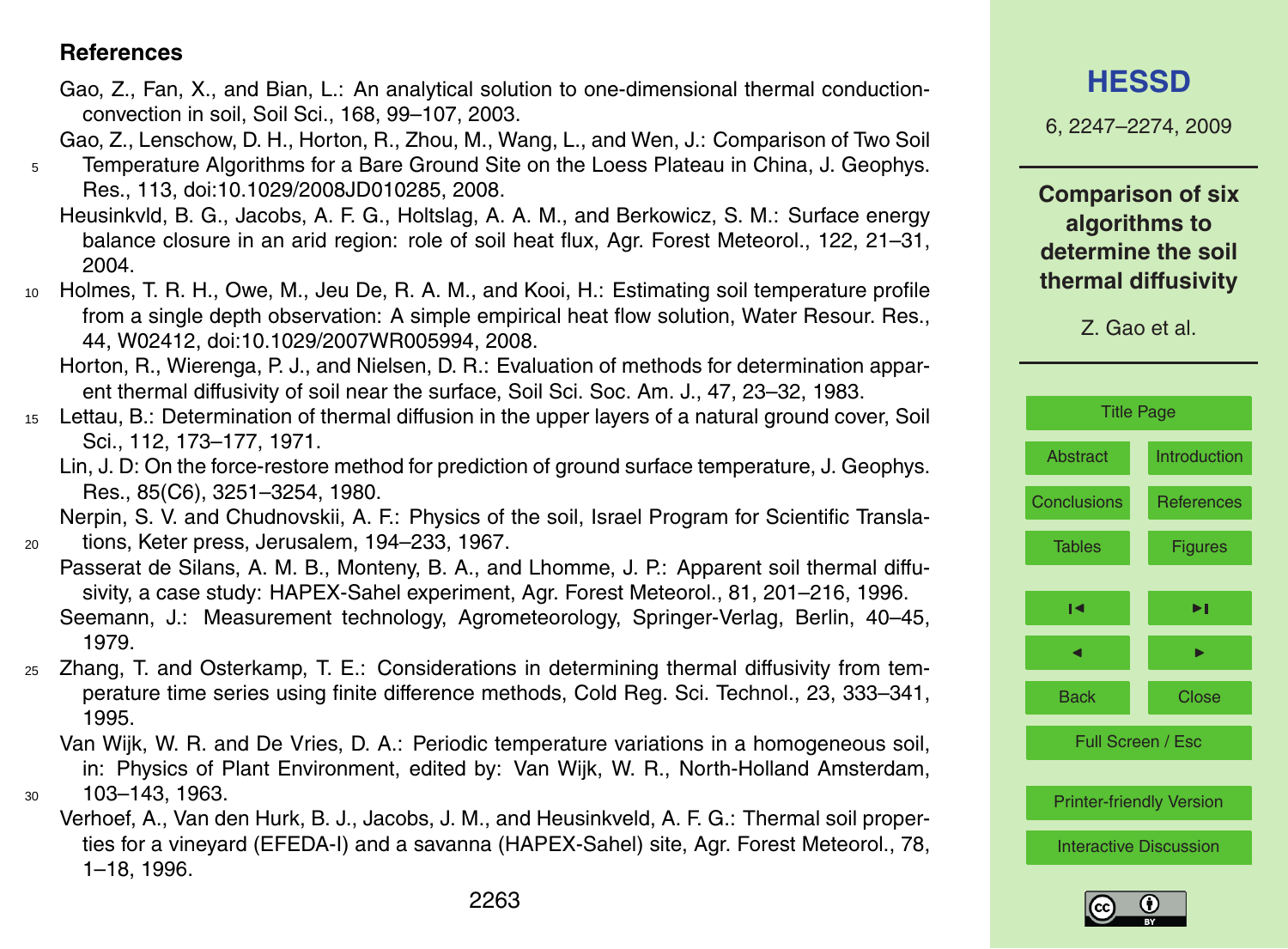6, 2247–2274, 2009

#### **Comparison of six algorithms to determine the soil thermal diffusivity**

Z. Gao et al.

| <b>Title Page</b>               |                   |  |  |
|---------------------------------|-------------------|--|--|
| <b>Abstract</b>                 | Introduction      |  |  |
| <b>Conclusions</b>              | <b>References</b> |  |  |
| <b>Tables</b>                   | <b>Figures</b>    |  |  |
| м                               | ►।                |  |  |
|                                 |                   |  |  |
| <b>Back</b>                     | Close             |  |  |
| Full Screen / Esc               |                   |  |  |
|                                 |                   |  |  |
| <b>Printer-friendly Version</b> |                   |  |  |
| <b>Interactive Discussion</b>   |                   |  |  |
|                                 |                   |  |  |

<span id="page-17-0"></span>**Table 1.** The maximums, minimums and mean values of *k* calculated by six algorithms for the layer of 0.05–0.10 m on the Loess Plateau from DOY 201 to DOY 207, 2005.

| Name                            | Max $(k \times 10^7)$ | Min $(k \times 10^7)$ | Mean $(k \times 10^7)$ |
|---------------------------------|-----------------------|-----------------------|------------------------|
| Phase algorithm                 | 5.47                  | 2.45                  | 4.24                   |
| Amplitude algorithm             | 2.65                  | 1.69                  | 2.06                   |
| Arctangent algorithm            | 1.60                  | 0.60                  | 1.07                   |
| Logarithmic algorithm           | 3.93                  | 1.50                  | 2.34                   |
| HM (Horton et al., 1983)        | 3.02                  | 1.42                  | 2.22                   |
| HM (Heusinkveld et al., 2004)   | 2.73                  | 1.66                  | 2.30                   |
| Conduction-convection algorithm | 4.65                  | 2.43                  | 3.92                   |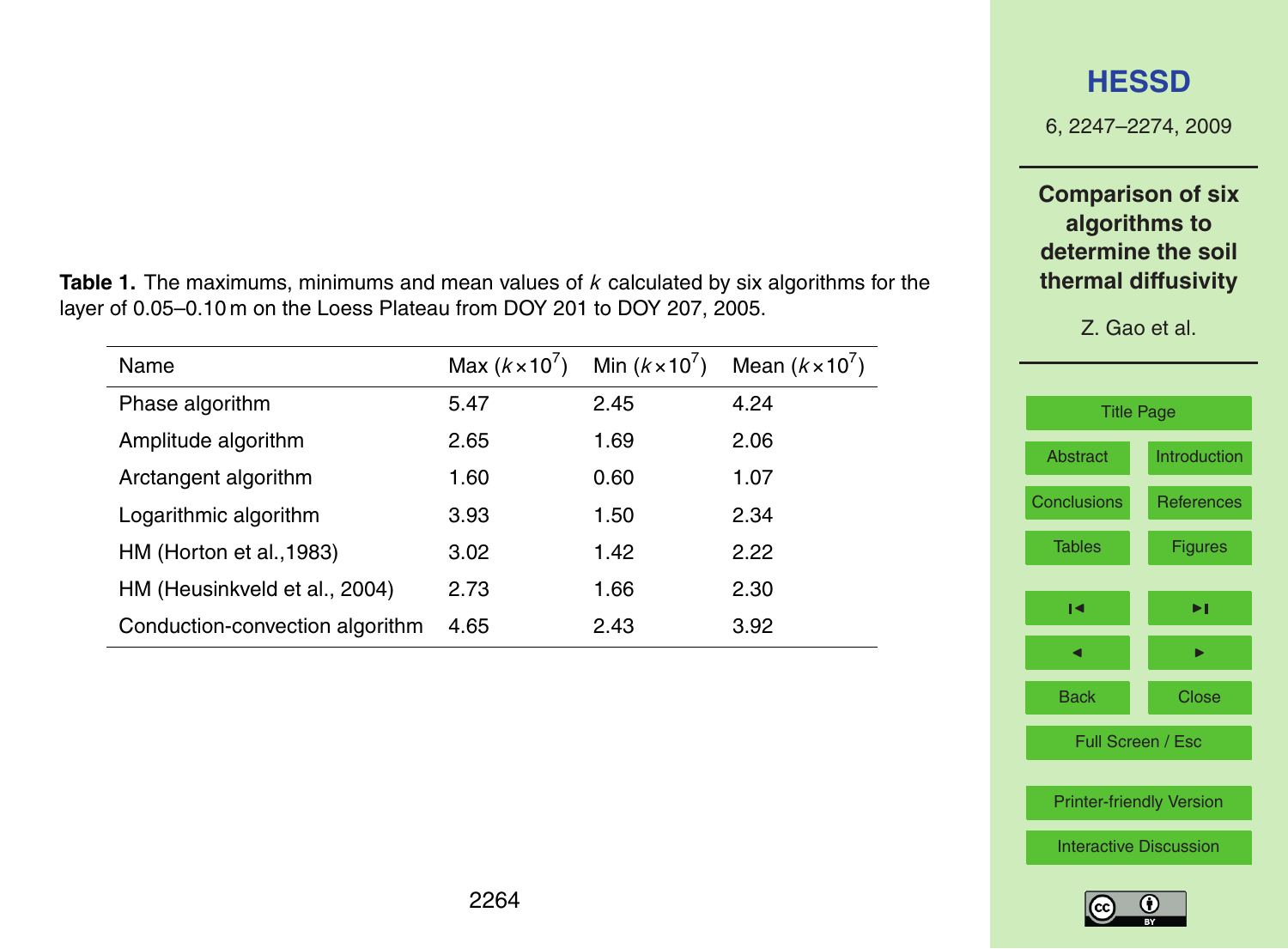6, 2247–2274, 2009

**Comparison of six algorithms to determine the soil thermal diffusivity**

Z. Gao et al.



**Table 2.** The values of *W* calculated by Conduction-convection algorithm for the layer of 0.05– 0.10 m on the Loess Plateau from DOY 201 to DOY 207, 2005.

| DOY | $W$ (×10 $^7$ m s $^{-1}$ ) |
|-----|-----------------------------|
| 201 | በ 722                       |
| 202 | 2 755                       |
| 203 | 1.454                       |
| 204 | 3.112                       |
| 205 | 2453                        |
| 206 | 3.669                       |
| 207 | 4.696                       |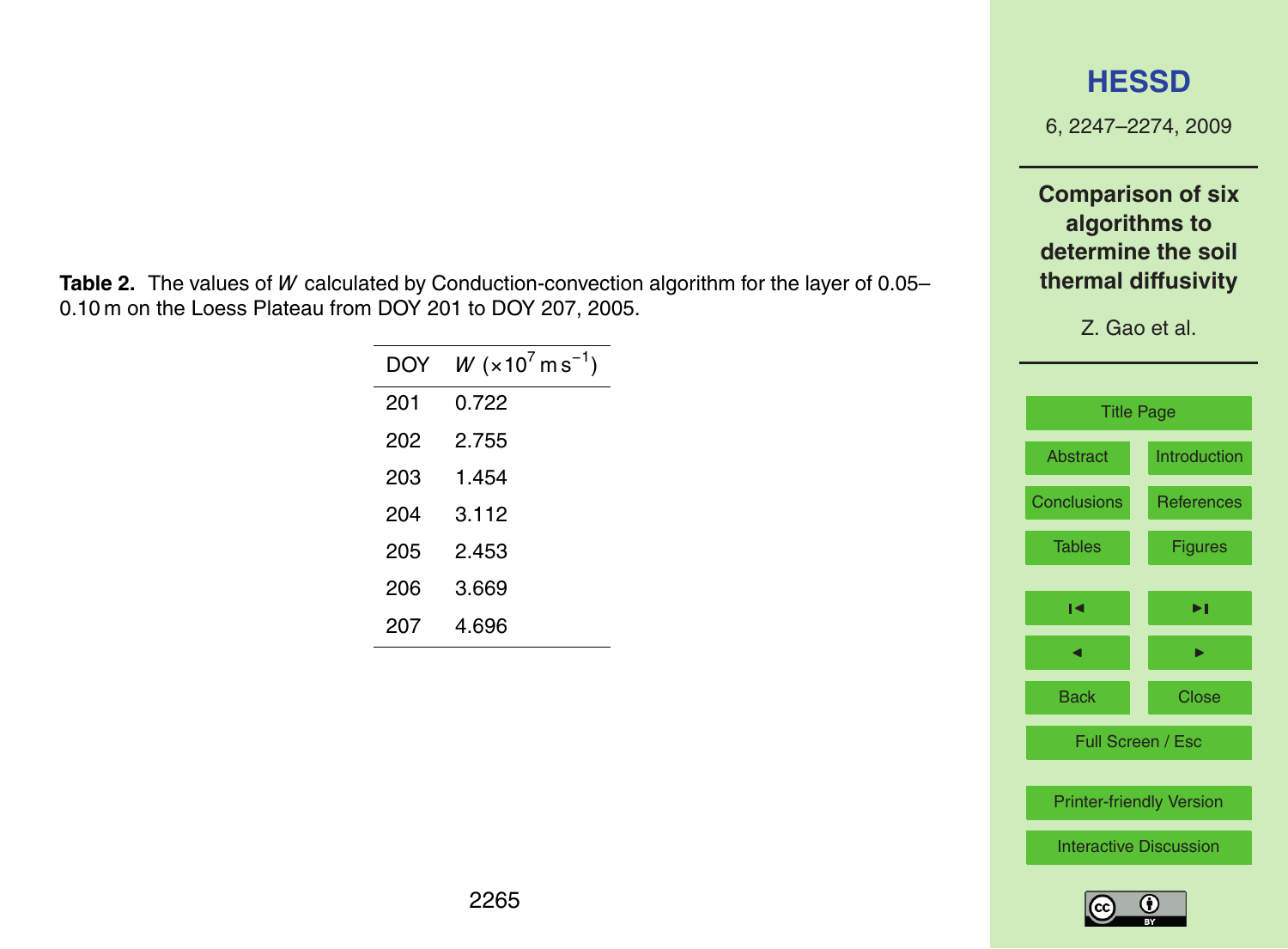6, 2247–2274, 2009

**Comparison of six algorithms to determine the soil thermal diffusivity**

Z. Gao et al.



**Table 3.** The values of the phase shift and the logarithm of amplitude ratio of soil temperature obtained by using one sine function approximation algorithm at the 0.05 m and 0.10 m depths on the Loess Plateau from DOY 201 to DOY 207, 2005.

| DOY | $\Phi_1 - \Phi_2$ | $ln(A_1/A_2)$ |
|-----|-------------------|---------------|
| 201 | 0.6008            | 0.6875        |
| 202 | 0.4788            | 0.7001        |
| 203 | 0.4819            | 0.5858        |
| 204 | 0 4367            | 0 6468        |
| 205 | 0 4587            | 0.6316        |
| 206 | 0.4367            | 0.7008        |
| 207 | 0.4078            | 0.7323        |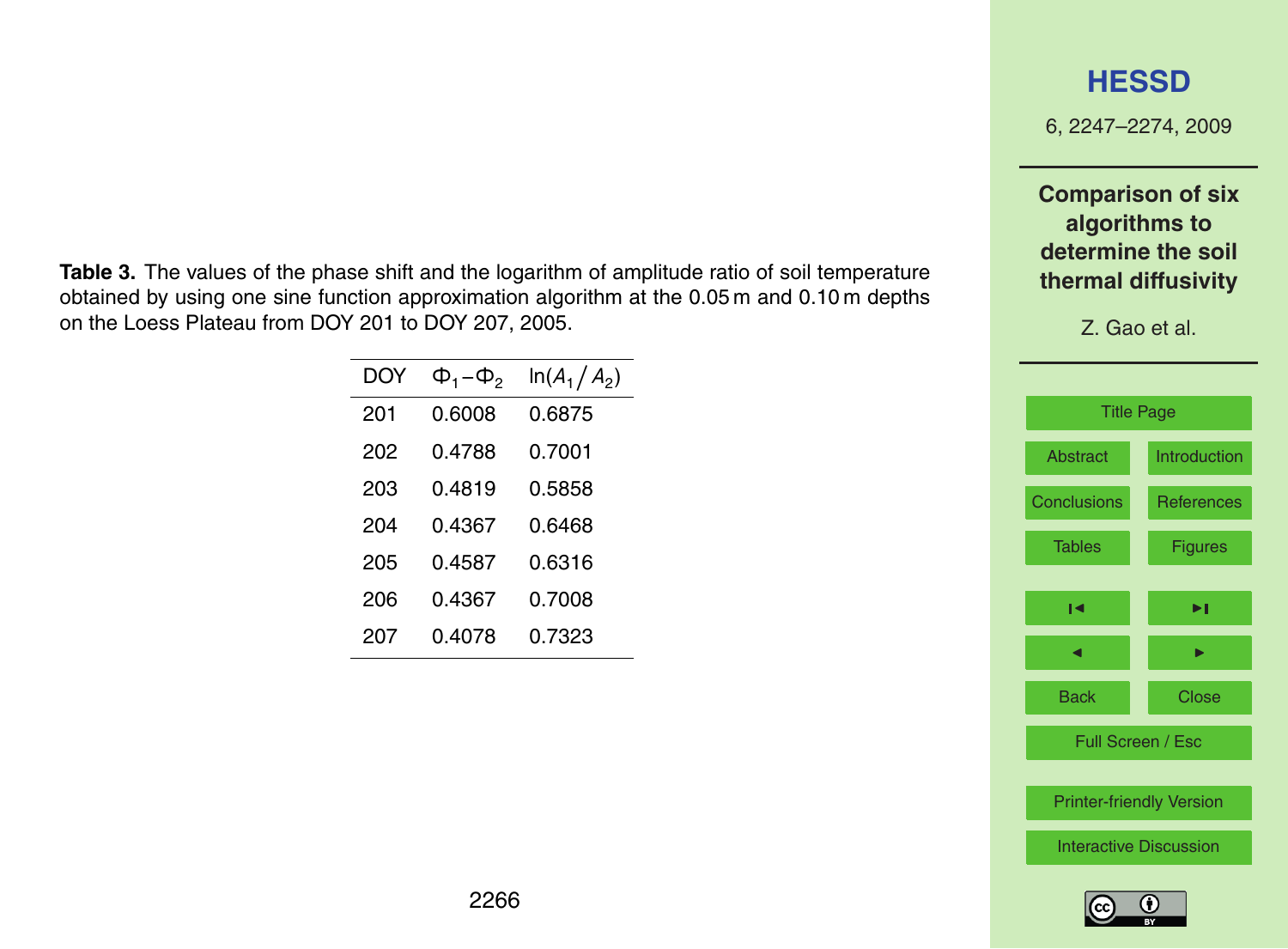**Table 4.** Computed Standard Error of the Estimate (SEE) and Normalized Standard Error of the Estimate (NSEE) of soil temperature at 0.10 m depth on the Loess Plateau from DOY 201 to DOY 207, 2005.

| Name                            | SEE           | <b>NSEE</b> |
|---------------------------------|---------------|-------------|
| Phase algorithm                 | 0.8288        | 0.0028      |
| Amplitude algorithm             | 0.6481        | 0.0022      |
| Arctangent algorithm            | 1.2693        | 0.0043      |
| Logarithmic algorithm           | <u>በ 9796</u> | 0.0033      |
| HM (Horton et al., 1983)        | 0.1963        | 0.0006      |
| HM (Heusinkveld et al., 2004)   | 0.2132        | 0.0007      |
| Conduction-convection algorithm | 0.5091        | 0.0017      |



6, 2247–2274, 2009

**Comparison of six algorithms to determine the soil thermal diffusivity**

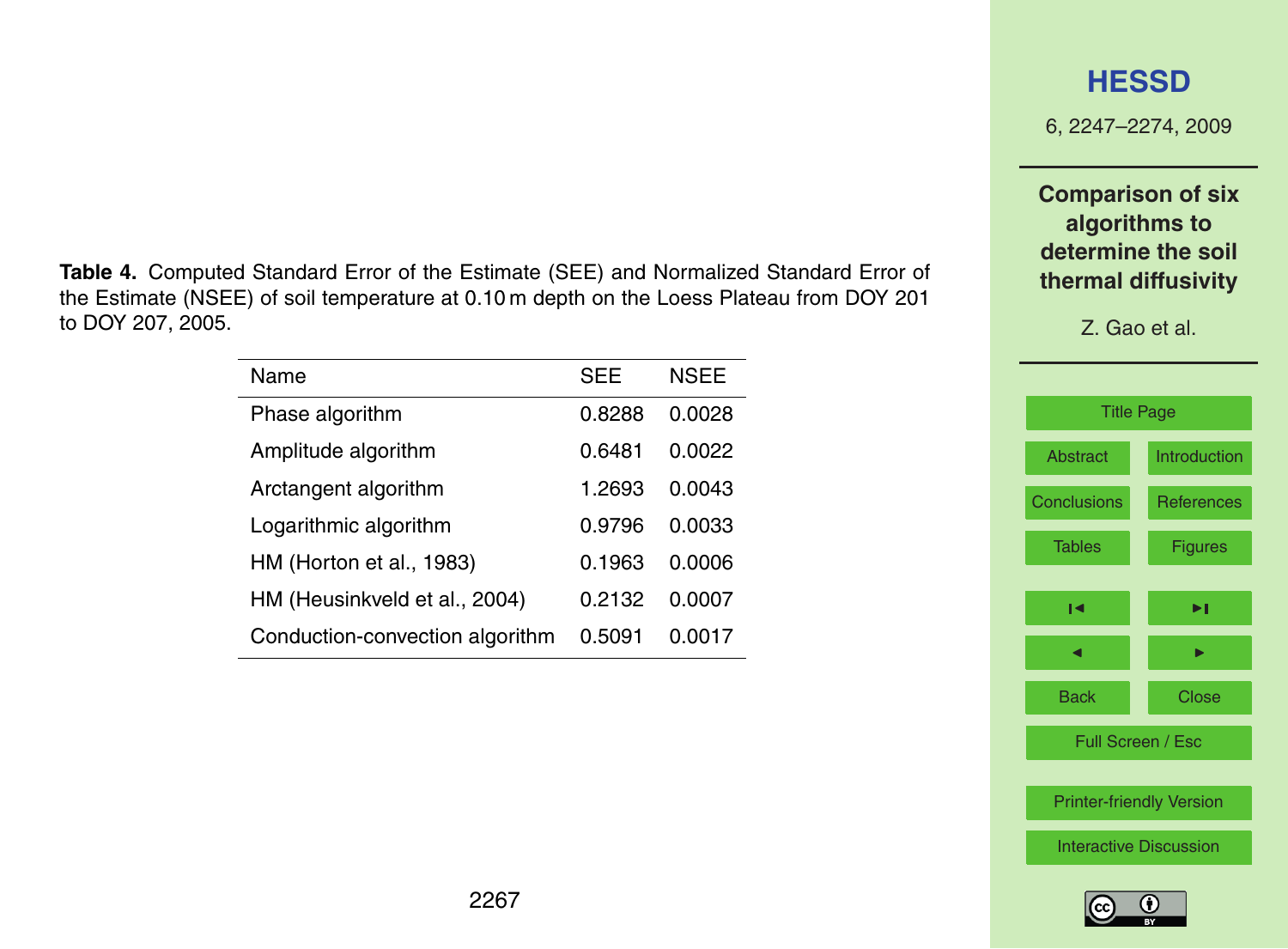<span id="page-21-0"></span>





[Printer-friendly Version](http://www.hydrol-earth-syst-sci-discuss.net/6/2247/2009/hessd-6-2247-2009-print.pdf)

Back Close

Full Screen / Esc

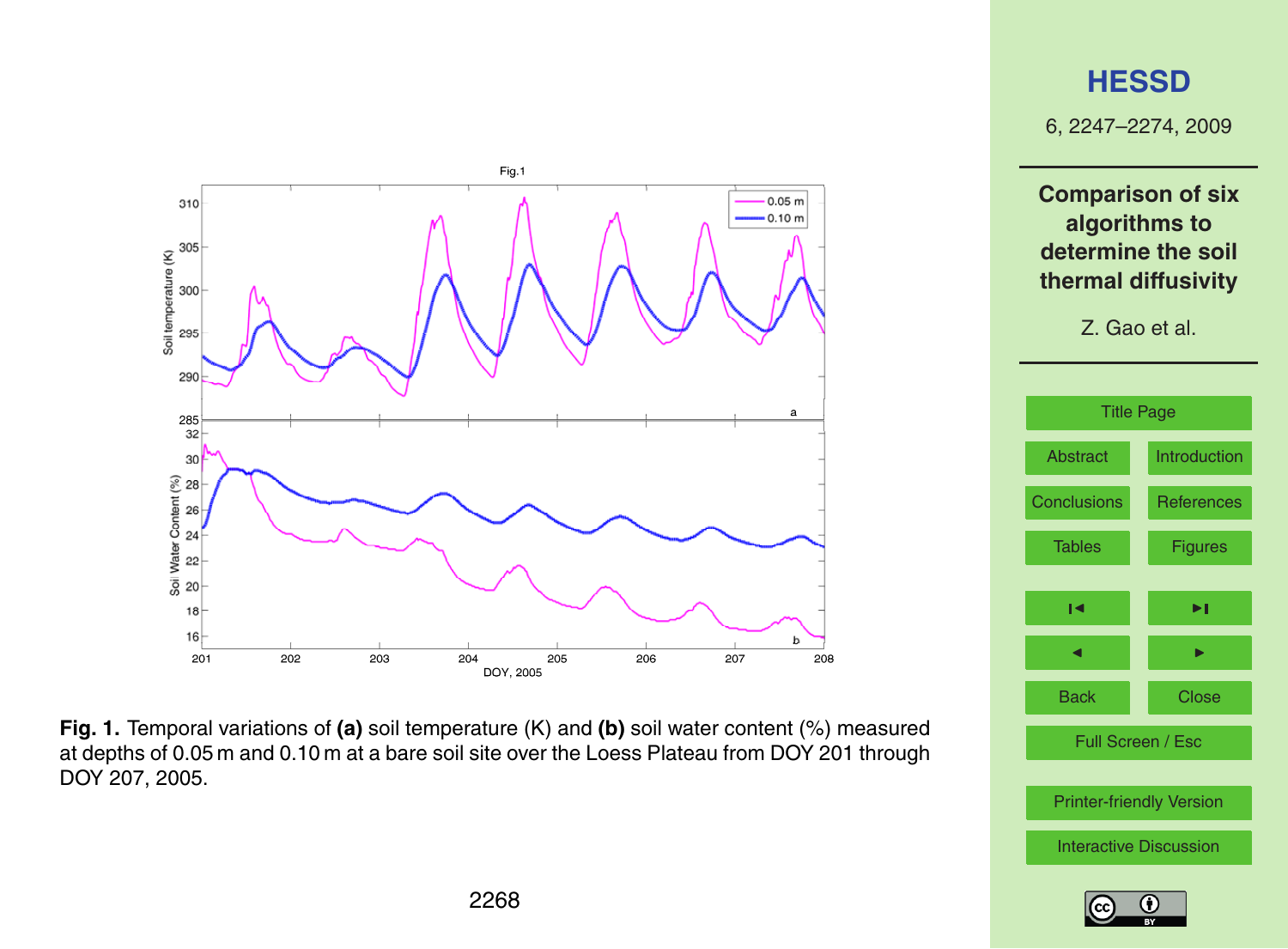



6, 2247–2274, 2009

**Comparison of six algorithms to determine the soil thermal diffusivity**



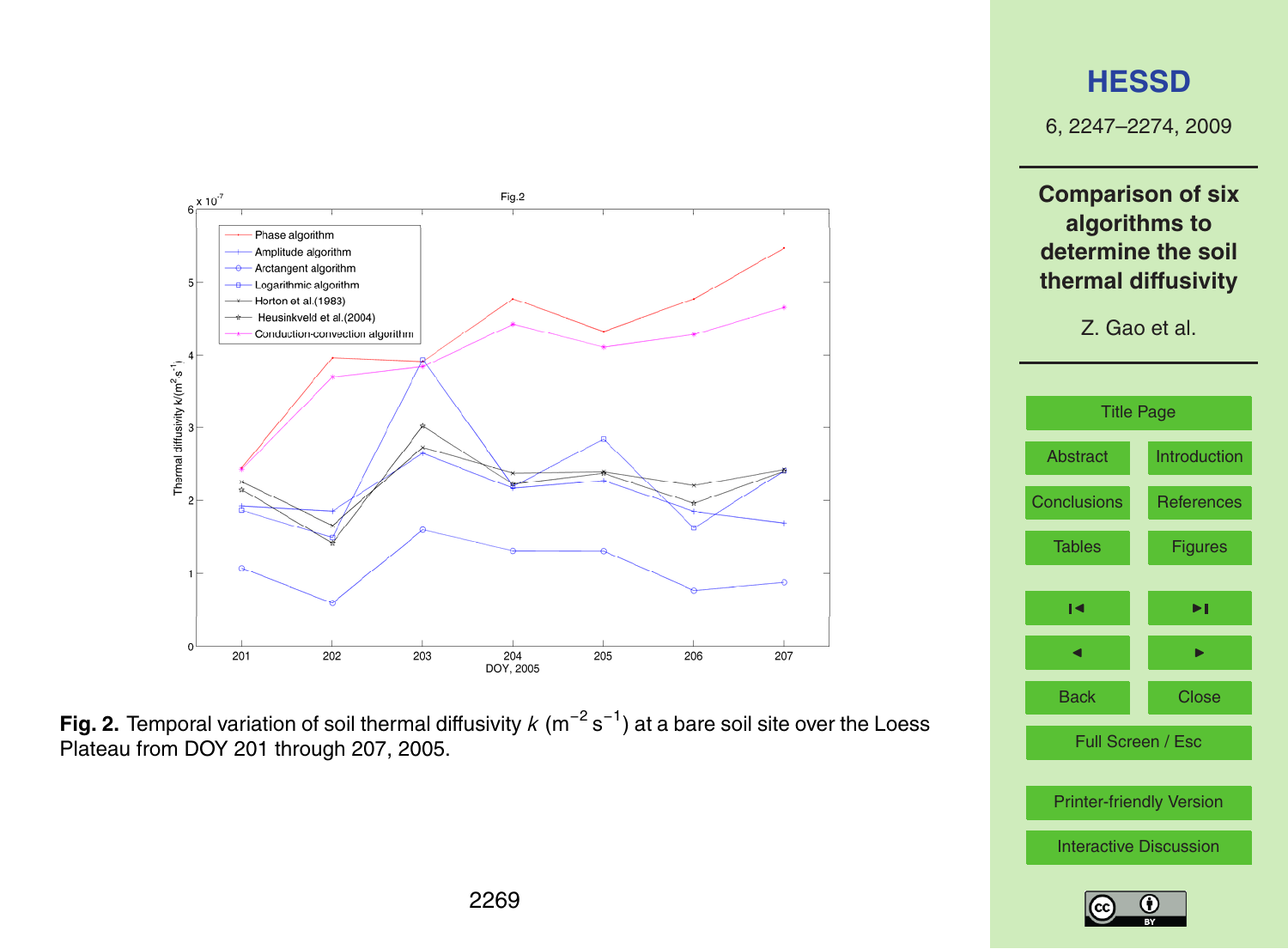

Fig. 3. Variation of soil thermal diffusivity k (m<sup>2</sup> s<sup>-1</sup>) with volumetric soil water content  $\theta$  (%) at 6 (%) at a bare soil site over the Loess Plateau from DOYs 201 through 207, 2005. a bare soil site over the Loess Plateau from DOYs 201 through 207, 2005.

6, 2247–2274, 2009

**Comparison of six algorithms to determine the soil thermal diffusivity**

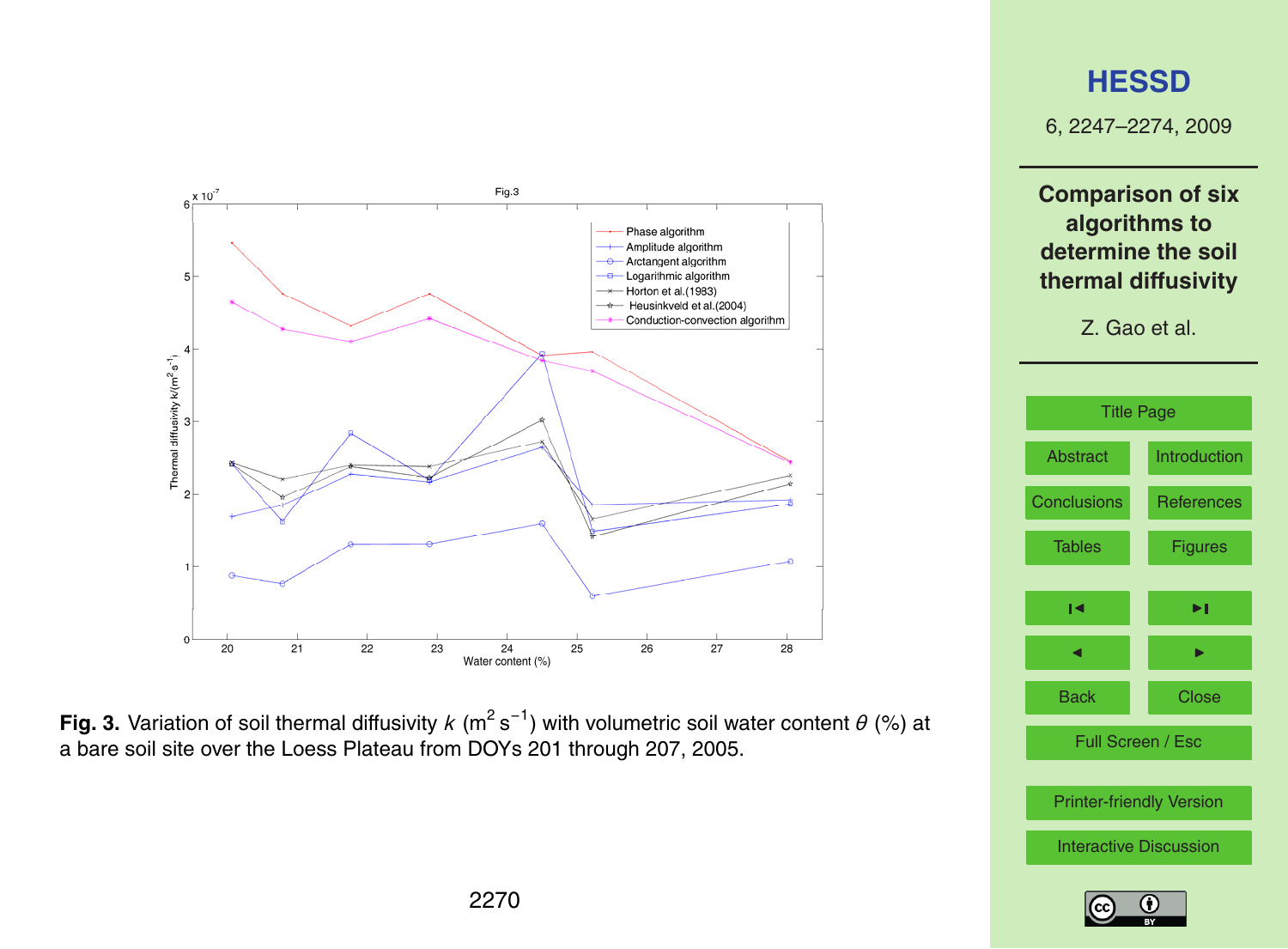

Fig. 4. Comparisons of soil temperature modeled by using Phase algorithm, Amplitude algo-3 algorithm, Arctangent algorithm, Logarithmic algorithm, algorithm by Horton et al.(1983), rithm, Arctangent algorithm, Logarithmic algorithm, algorithm by Horton et al. (1983), algorithm by Heusinkveld et al. (2004), and Conduction-convection algorithm, against measurements of soil temperature at 0.10 m depth at a bare soil site over the Loess Plateau from DOYs 201 through 207, 2005.

## **[HESSD](http://www.hydrol-earth-syst-sci-discuss.net)**

6, 2247–2274, 2009

**Comparison of six algorithms to determine the soil thermal diffusivity**

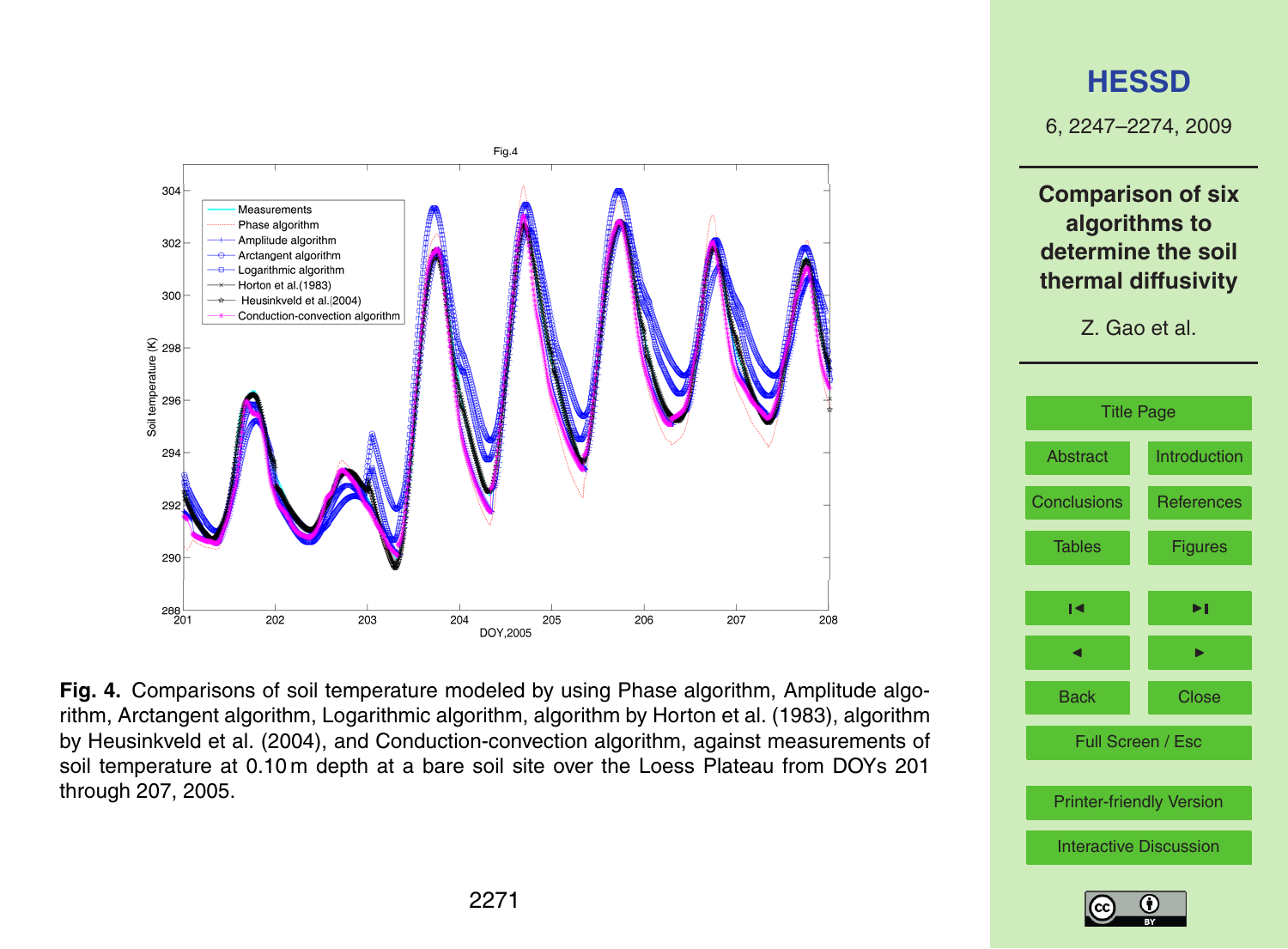

Fig. 5. Comparisons of soil temperature modeled by using Phase algorithm, Amplitude algorithm, Arctangent algorithm, Logarithmic algorithm, algorithm by Horton et al. (1983), algorithm by Heusinkveld et al. (2004), and Conduction-convection algorithm, against measurements of soil temperature at 0.10 m depth at a bare soil site over the Loess Plateau on DOY 204, 2005.

## **[HESSD](http://www.hydrol-earth-syst-sci-discuss.net)**

6, 2247–2274, 2009

**Comparison of six algorithms to determine the soil thermal diffusivity**



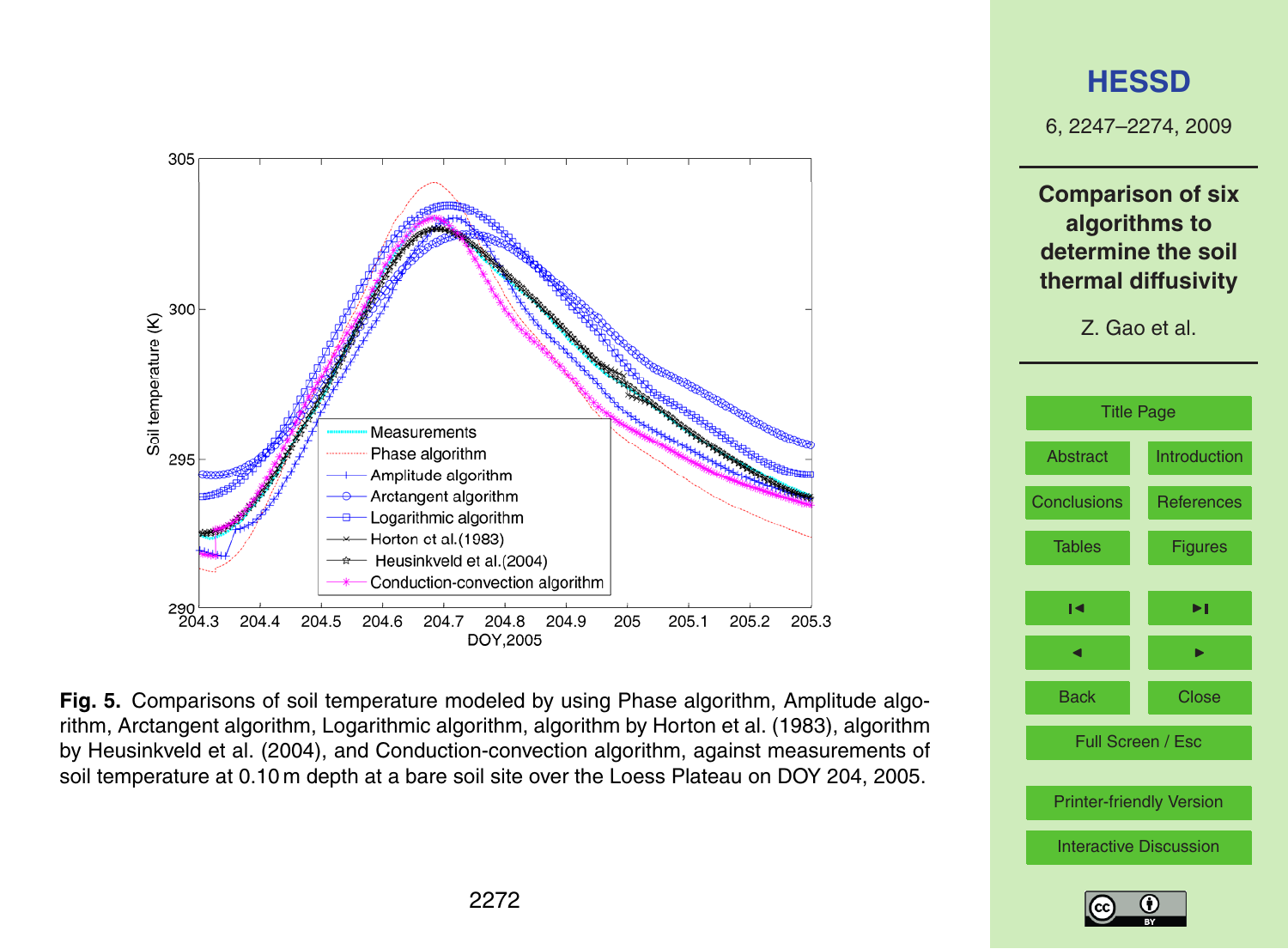

Fig. 6. Scatter plots of the temperature modeled by using Phase algorithm, Amplitude al-3 algorithm, Arctangent algorithm, Logarithmic algorithm, Horton et al.(1983), Heusinkveld et gorithm, Arctangent algorithm, Logarithmic algorithm, Horton et al. (1983), Heusinkveld et genam, metangent algenam, Eeganame algenam, netter of all (1999), neaemitted of all (2004), and Conduction-convection algorithm for the soil depth of 0.10 m against the soil 5 temperature at 0.10 m depth from DOY 201 to DOY 207, 2005. temperature at 0.10 m depth from DOY 201 to DOY 207, 2005.

## **[HESSD](http://www.hydrol-earth-syst-sci-discuss.net)**

6, 2247–2274, 2009

**Comparison of six algorithms to determine the soil thermal diffusivity**